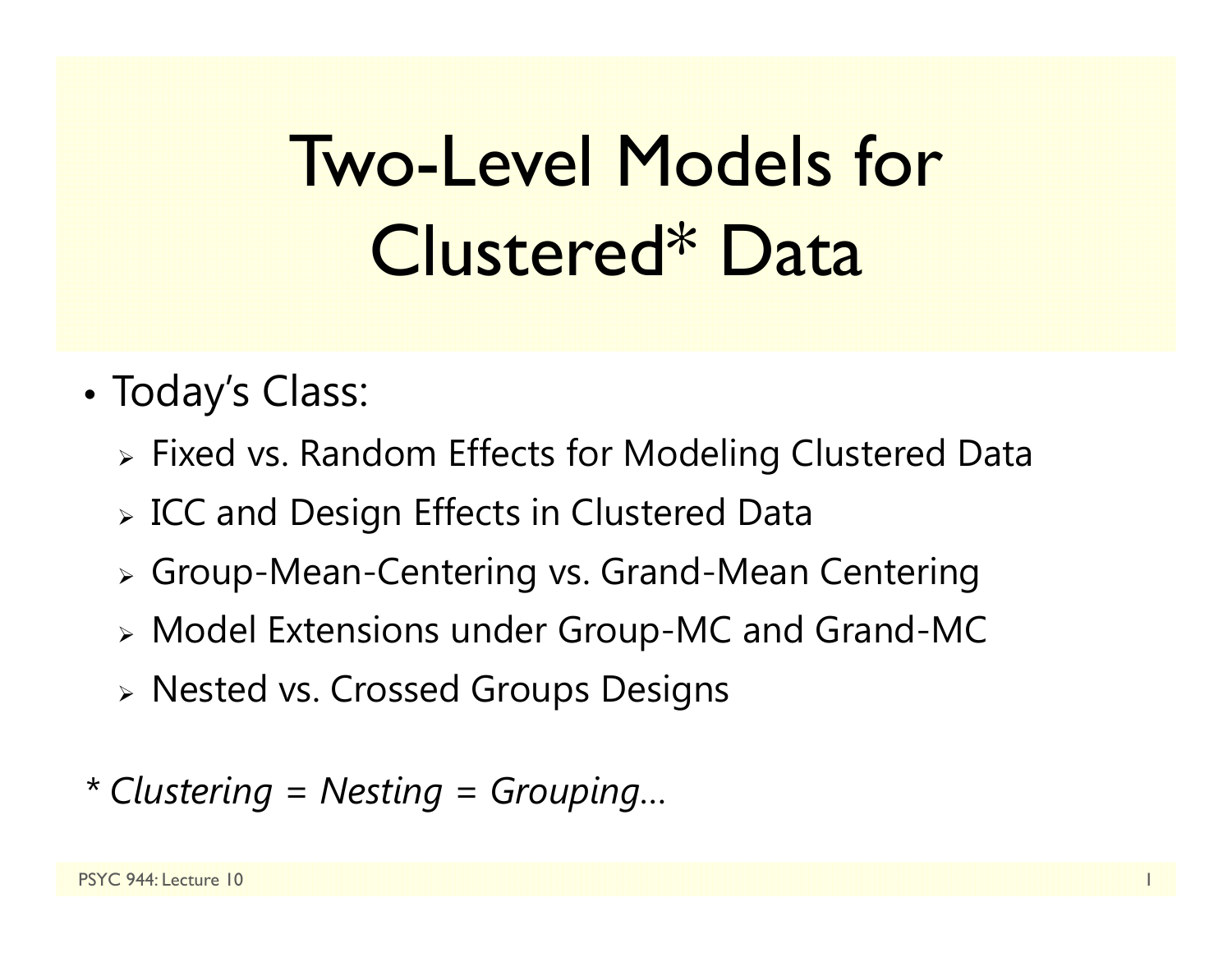## MLM for Clustered Data

- • So far we've built models to account for dependency created by repeated measures (time within person, or trials within persons crossed with items)
- • Now we examine two-level models for more general examples of nesting/clustering/grouping:
	- $\triangleright$  Students within schools, athletes within teams
	- $\triangleright$  Siblings within families, partners within dyads
	- $\triangleright$  Employees within businesses, patients within doctors
- • Residuals of people from same group are likely to be correlated due to group differences (e.g., purposeful grouping or shared experiences create dependency)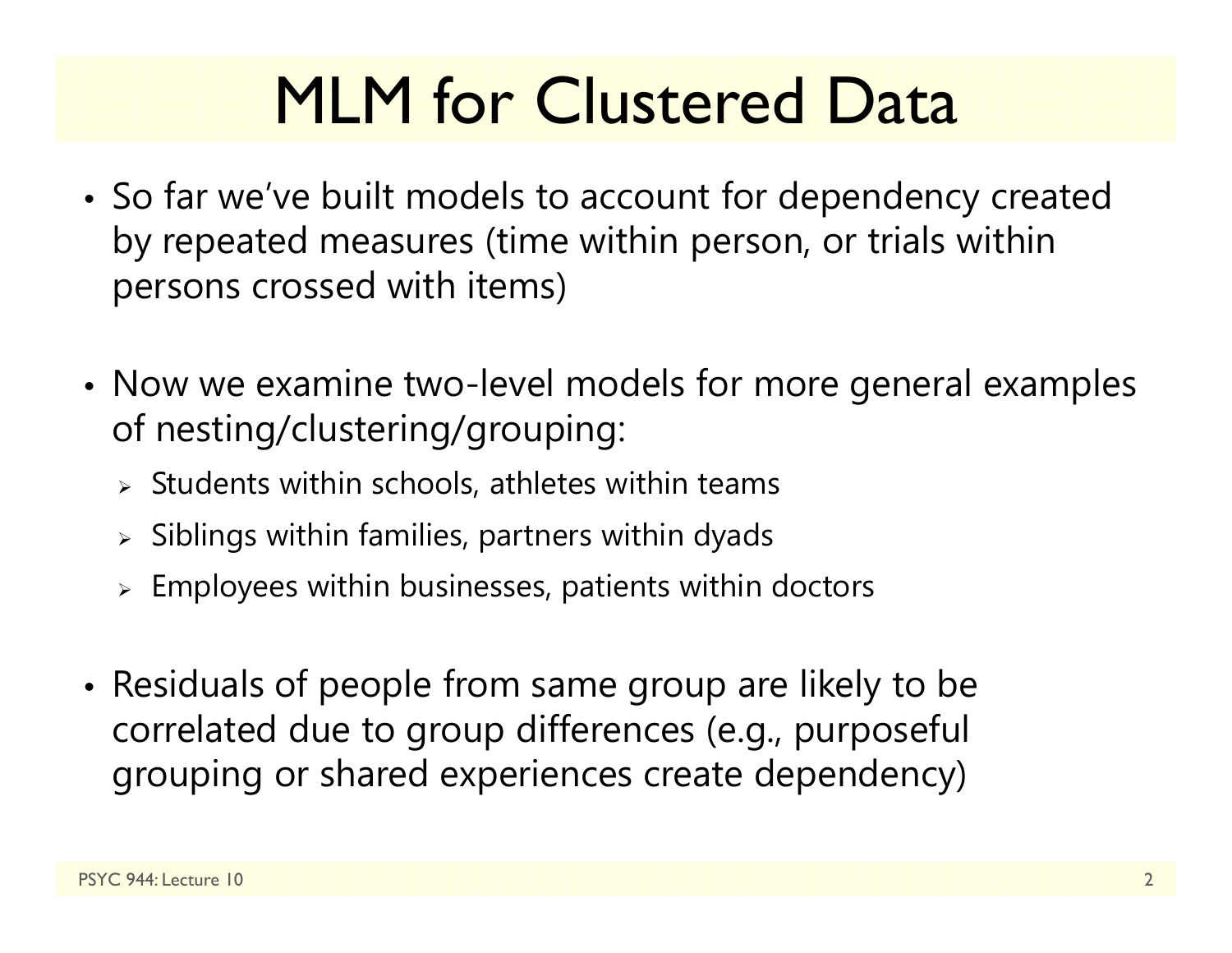### 2 Options for Differences Across Groups

### **Represent Group Differences as Fixed Effects**

- Include (#groups-1) contrasts for group membership in the **model for the means** (via CLASS) $\rightarrow$  so group is NOT another "level"
- Permits inference about differences between specific groups, but you cannot include between-group predictors (group is saturated)
- Snijders & Bosker (1999) ch. 4, p. 44 recommend if #groups < 10ish

### **Represent Group Differences as a Random Effect**

- Include a **random intercept variance in the model for the variance**, such that group differences become another "level"
- Permits inference about differences across groups more generally, for which you can test effects of between-group predictors
- Better if #groups > 10ish and you want to **predict** group differences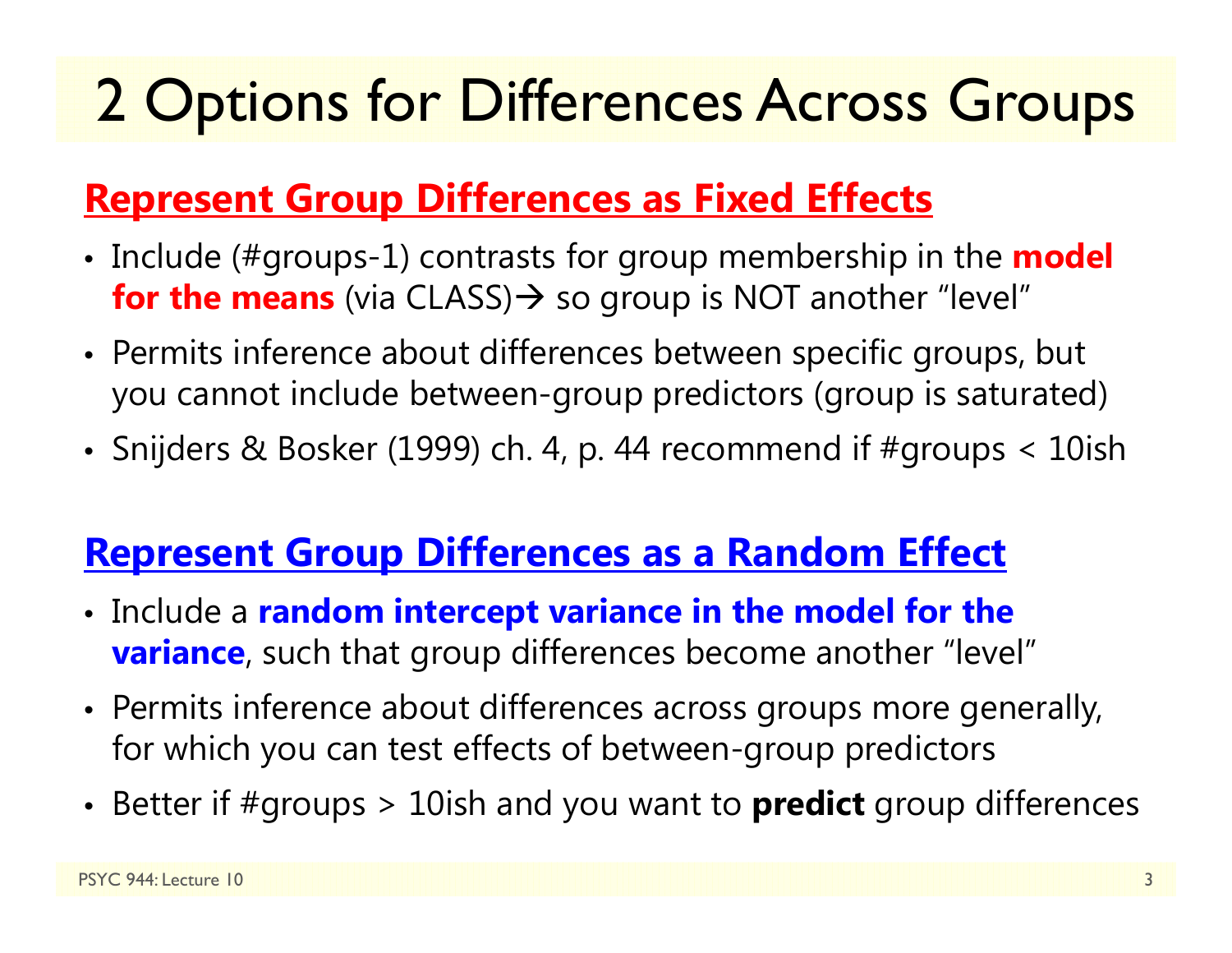## Empty Means, Random Intercept Model

### **MLM for Clustered Data:**

- • Change in notation:
	- *i* = level 1, *j* = level 2
- Level 1:

$$
\mathbf{y}_{ij} = \mathbf{\beta}_{0j} + \mathbf{e}_{ij}
$$

• Level 2:

$$
\beta_{0j} = \gamma_{00} + U_{0j}
$$

**Fixed Intercept =grand mean (because no predictors yet)** 

**Random Intercept = group-specific deviation from predicted intercept**

### **3** Total Parameters: **Model for the Means (1):**

• Fixed Intercept **γ<sub>οο</sub>** 

**Model for the Variance (2):**

•• Level-1 Variance of  ${\bf e}_{\mathsf{i}\mathsf{j}} \to \sigma_{\rm e}^2$ 

• Level-2 Variance of 
$$
U_{0j} \rightarrow \tau_{U_0}^2
$$

**Residual = person-specific deviation from group's predicted outcome** 

> **Composite equation: y**<sub>ij</sub> = (**γ**<sub>00</sub> + U<sub>0i</sub>) + e<sub>ii</sub>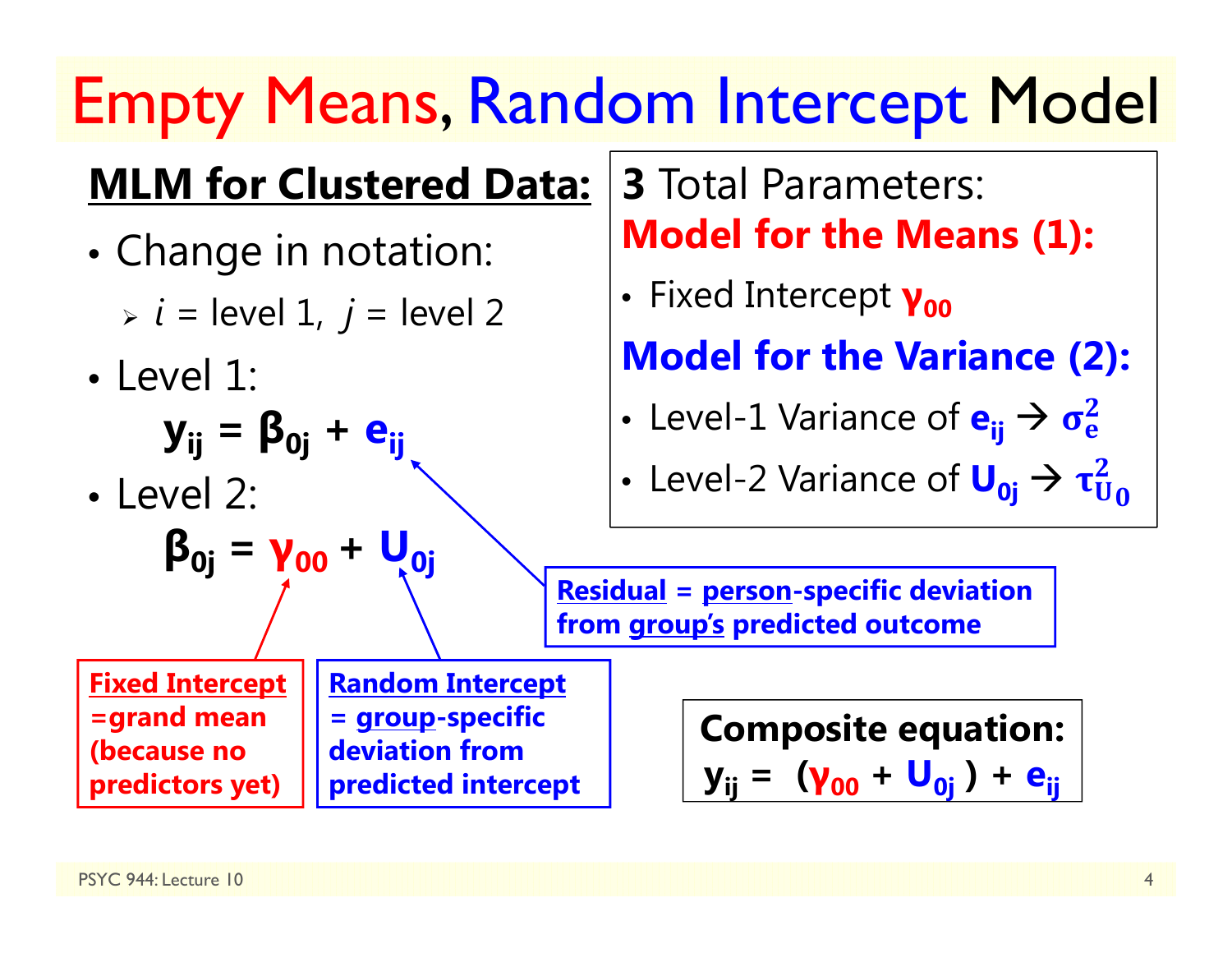### Matrices in a Random Intercept Model

**RI and DIAG: Total predicted data matrix is called V matrix, created from the G [TYPE=UN] and R [TYPE=VC] matrices as follows:**

$$
\mathbf{V} = \mathbf{Z} * \mathbf{G} * \mathbf{Z}^{T} + \mathbf{R} = \mathbf{V}
$$
  
\n
$$
\mathbf{V} = \begin{bmatrix} 1 \\ 1 \\ 1 \\ 1 \end{bmatrix} \begin{bmatrix} \tau_{U_{0}}^{2} \end{bmatrix} [1 \ 1 \ 1 \ 1] + \begin{bmatrix} \sigma_{e}^{2} & 0 & 0 & 0 \\ 0 & \sigma_{e}^{2} & 0 & 0 \\ 0 & 0 & \sigma_{e}^{2} & 0 \\ 0 & 0 & 0 & \sigma_{e}^{2} \end{bmatrix} = \begin{bmatrix} \tau_{U_{0}}^{2} + \sigma_{e}^{2} & \tau_{U_{0}}^{2} & \tau_{U_{0}}^{2} & \tau_{U_{0}}^{2} \\ \tau_{U_{0}}^{2} & \tau_{U_{0}}^{2} + \sigma_{e}^{2} & \tau_{U_{0}}^{2} & \tau_{U_{0}}^{2} \\ \tau_{U_{0}}^{2} & \tau_{U_{0}}^{2} & \tau_{U_{0}}^{2} & \tau_{U_{0}}^{2} \\ \tau_{U_{0}}^{2} & \tau_{U_{0}}^{2} & \tau_{U_{0}}^{2} & \tau_{U_{0}}^{2} + \sigma_{e}^{2} \end{bmatrix}
$$

**VCORR then provides the intraclass correlation, calculated as:** 

 $\mathbf{ICC} = \mathbf{\tau}^2_{\mathbf{U}}$  $\frac{2}{\mathsf{U}_\mathsf{0}}$  /  $(\tau_\mathsf{U}^2$  $\frac{2}{\mathsf{U}_\mathbf{0}}$  $+$   $\sigma_{e}^{2}$  $\frac{2}{e}$ 

| $\mathbf{1}$ |                                                                          |     | $\text{ICC } \text{ICC } \text{ICC}$ assumes a |
|--------------|--------------------------------------------------------------------------|-----|------------------------------------------------|
|              | ICC 1 ICC ICC                                                            |     | constant                                       |
|              | ICC ICC 1                                                                | ICC | correlation                                    |
|              | $\begin{bmatrix} \text{ICC} & \text{ICC} & \text{ICC} & 1 \end{bmatrix}$ |     | over time                                      |

The **G**, **Z**, and **R** matrices still get combined to create the **V** matrix, except that they are now per group. **R** and **V** have *n* rows by *n* columns, in which *n* = # level-1 units, which is now people, not time. Thus, no type of **R** matrix other than VC will be used, and REPEATED is not needed.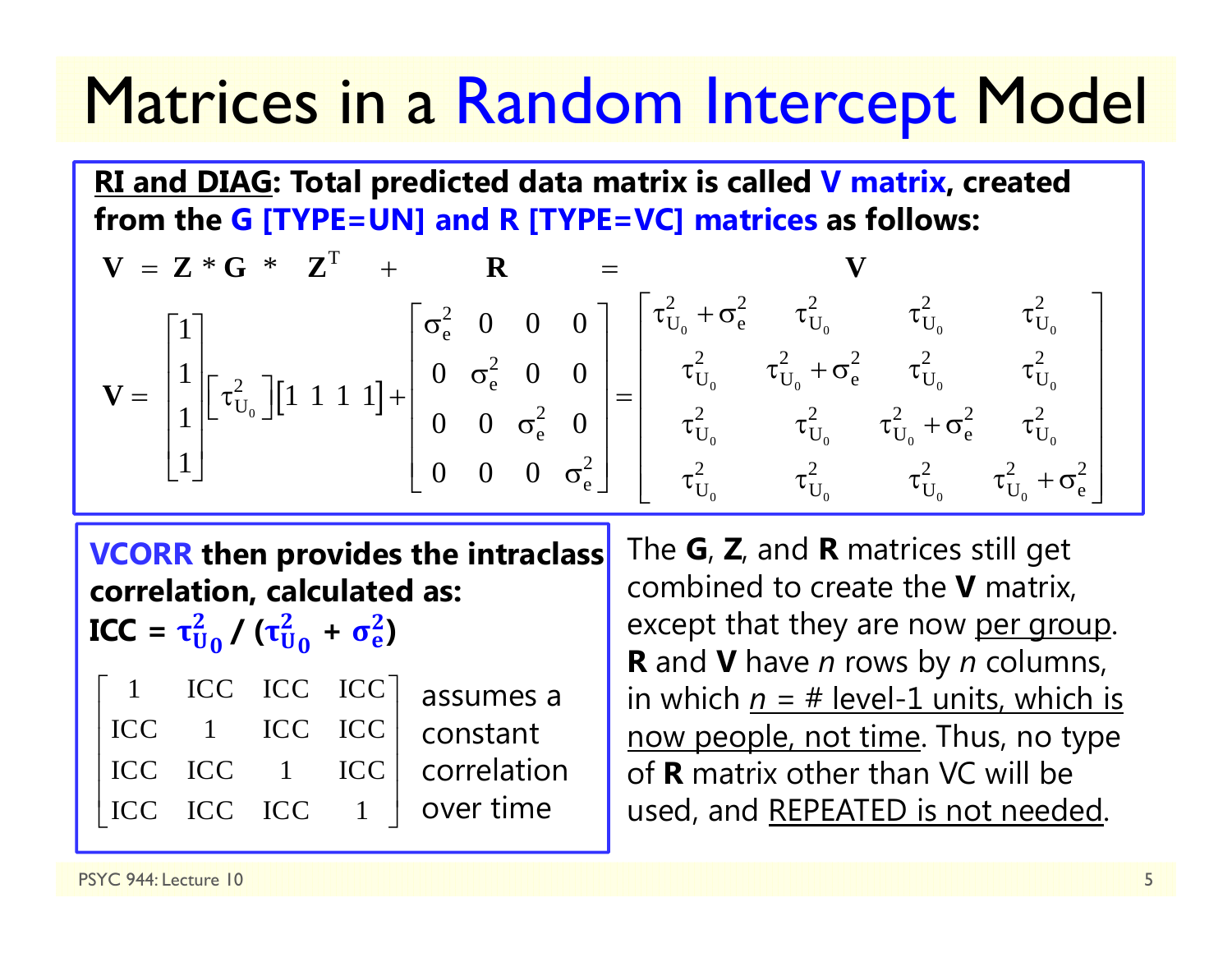## Intraclass Correlation (ICC)

$$
ICC = \frac{BG}{BG + WG} = \frac{Intercept Variance}{Intercept Variance + Residual Variance}
$$

$$
= \frac{\tau_{U_0}^2}{\tau_{U_0}^2 + \sigma_e^2} \quad \begin{bmatrix} \tau_{U_0}^2 \to Why \text{ don't all groups have the same mean?} \\ \sigma_e^2 \to Why \text{ don't all people from the same group} \\ \text{have the same outcome?} \end{bmatrix}
$$

- •• ICC = Proportion of total variance that is between groups
- •• ICC = Average correlation among persons from same group
- • ICC is a standardized way of expressing how much we need to worry about *dependency due to group mean differences* **(i.e., ICC is an effect size for** *constant* **group dependency)**
	- $\triangleright$  Dependency of other kinds can still be created by differences between groups in the effects of predictors (stay tuned)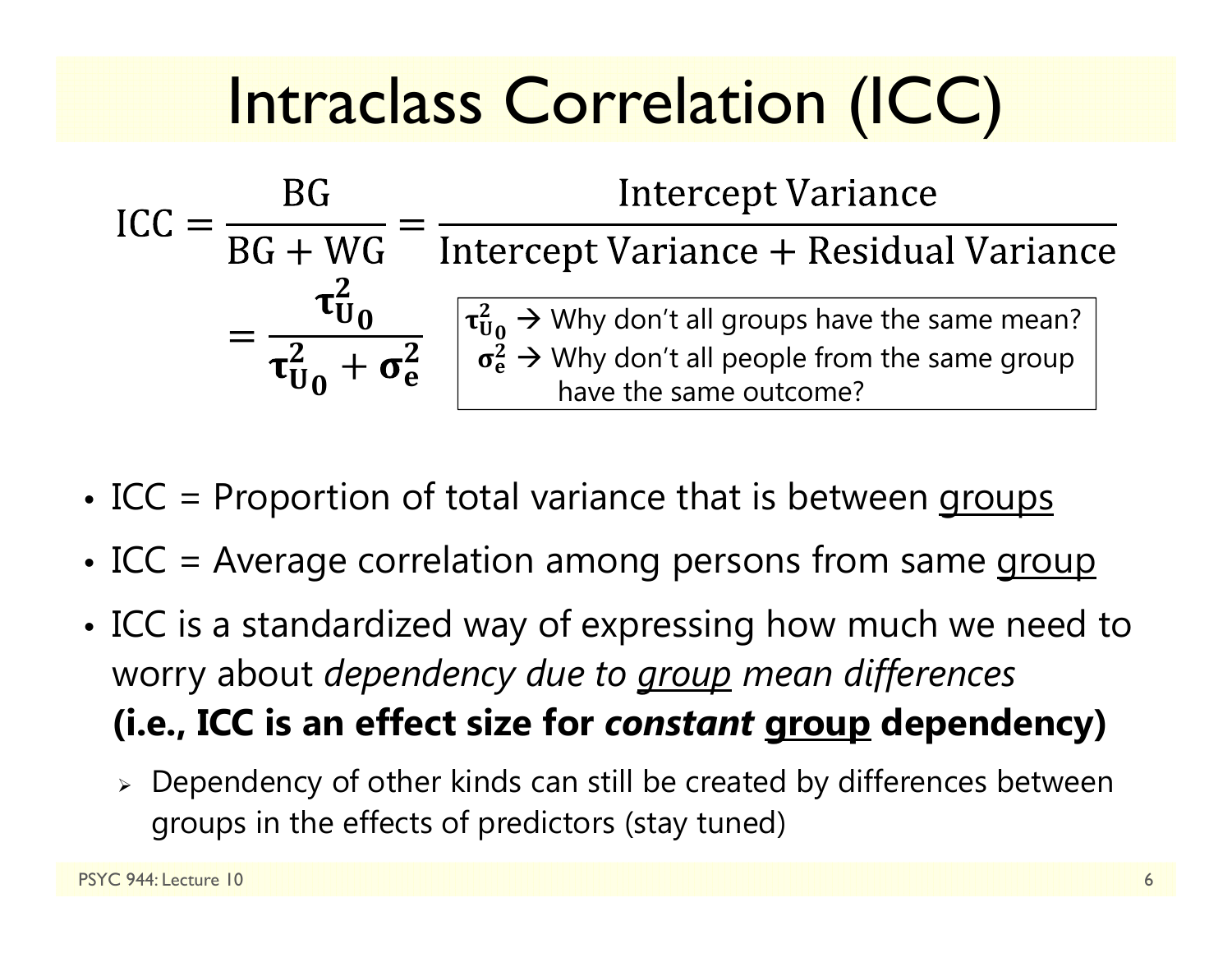# Effects of Clustering on Effective N

- • **Design Effect** expresses how much effective sample size needs to be adjusted due to clustering/grouping
- • **Design Effect** = ratio of the variance obtained with the given sampling design to the variance obtained for a simple random sample from the same population, given the same total sample size either way

• Design Effect = 
$$
1 + [(n-1) * ICC]
$$

- •• Effective sample size  $\rightarrow$  N<sub>effective</sub> # Total Observations<br>Design Effect
- • As ICC goes UP and cluster size goes UP, the effective sample size goes DOWN
	- See Snijders & Bosker (1999) ch. 3, p. 22-24 for more info

*n* = # level-1 units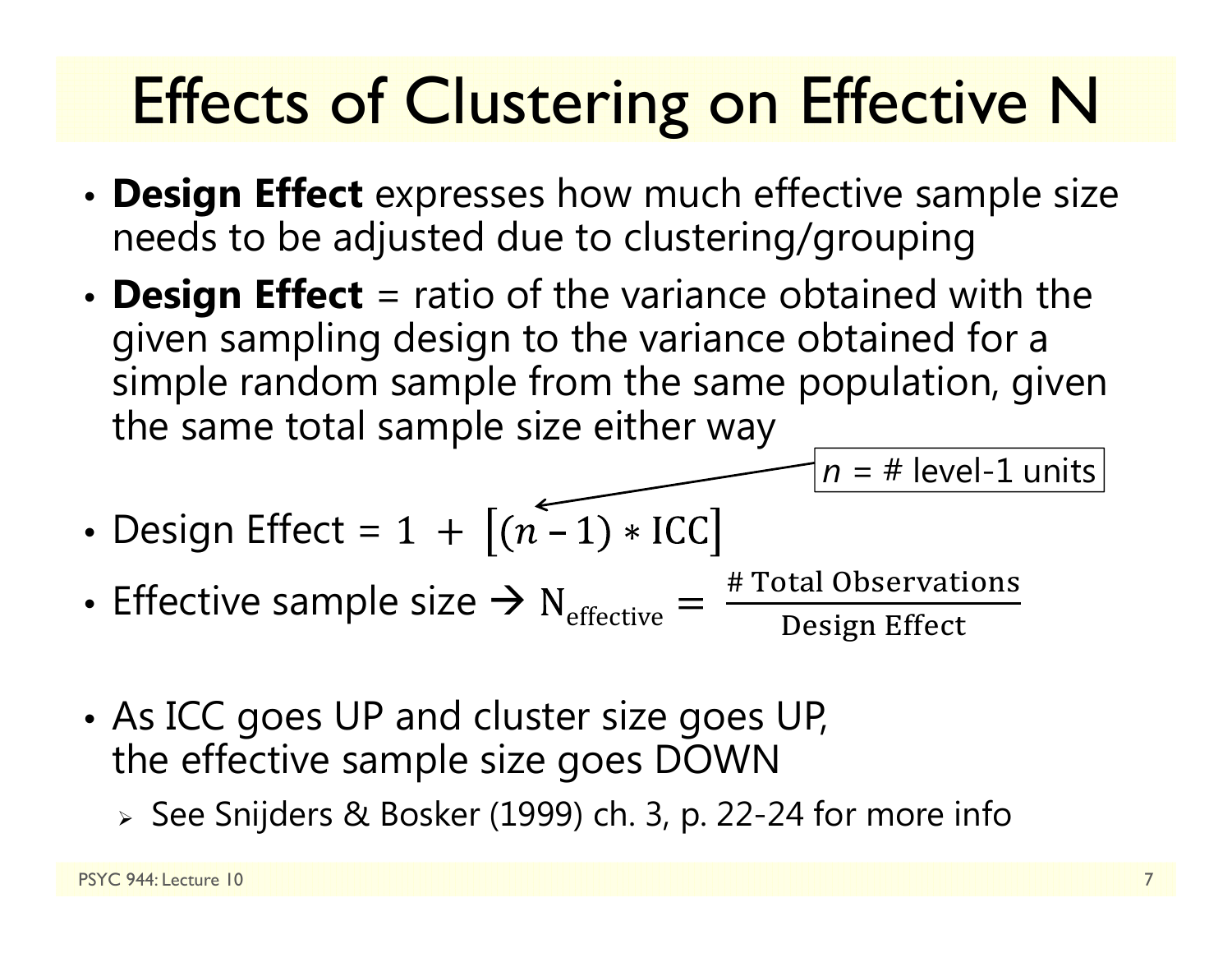### Design Effects in 2-Level Nesting

- •Design Effect =
- •• Effective sample size  $\rightarrow$  N<sub>effective</sub>

 $\epsilon_{\rm e} = \frac{\text{\# Total Observations}}{\text{Design Effect}}$ 

- *<sup>n</sup>*=5 patients from each of 100 doctors, ICC = .30? Patients Design Effect = 1 + (4 \* .30) = 2.20
	- **Neffective** = 500 / 2.20 = **227** (not 500)
- *n*=20 students from each of 50 schools, ICC = .05?
	- Students Design Effect = 1 + (19 \* .05) = 1.95
	- **Neffective** = 1000 / 1.95 = **513** (not 1000)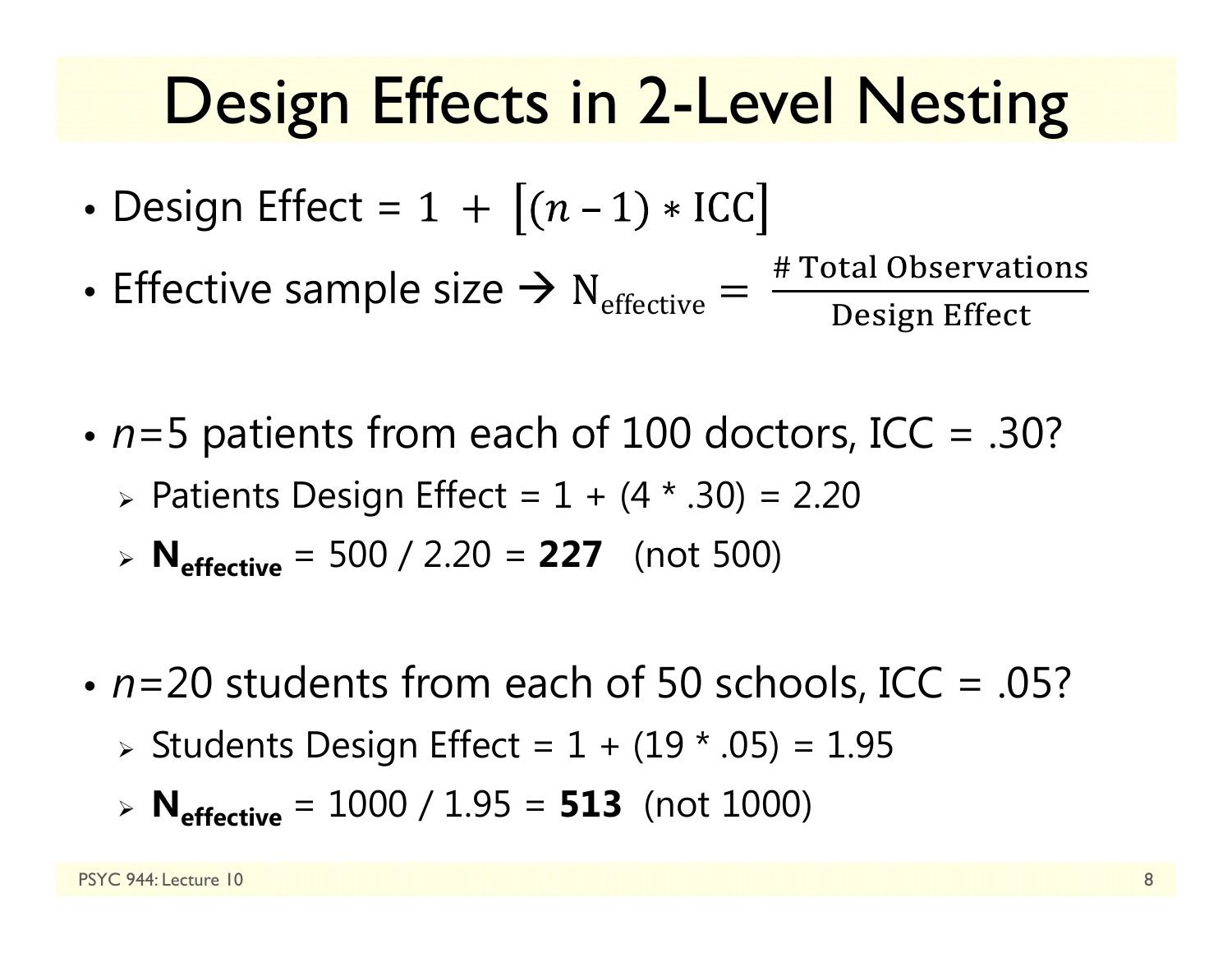### Does a non-significant ICC mean you can ignore groups and just do a regression?

- • Effective sample size depends on BOTH the ICC and the number of people per group: As ICC goes UP and group size goes UP, the effective sample size goes DOWN
	- $\triangleright\;$  So there is NO VALUE OF ICC that is "safe" to ignore, not even 0!
	- An ICC=0 in an *empty (unconditional)* model can become ICC>0 after adding level-1 predictors because reducing the residual variance leads to an increase in the random intercept variance ( *conditional* ICC > 0)
- So just do a multilevel analysis anyway…
	- $\triangleright\;$  Even if "that's not your question"… because people come from groups, you still have to model group dependency appropriately because of:
		- Effect of clustering on level-1 fixed effect SE's  $\rightarrow$  biased SEs
		- Potential for contextual effects of level-1 predictors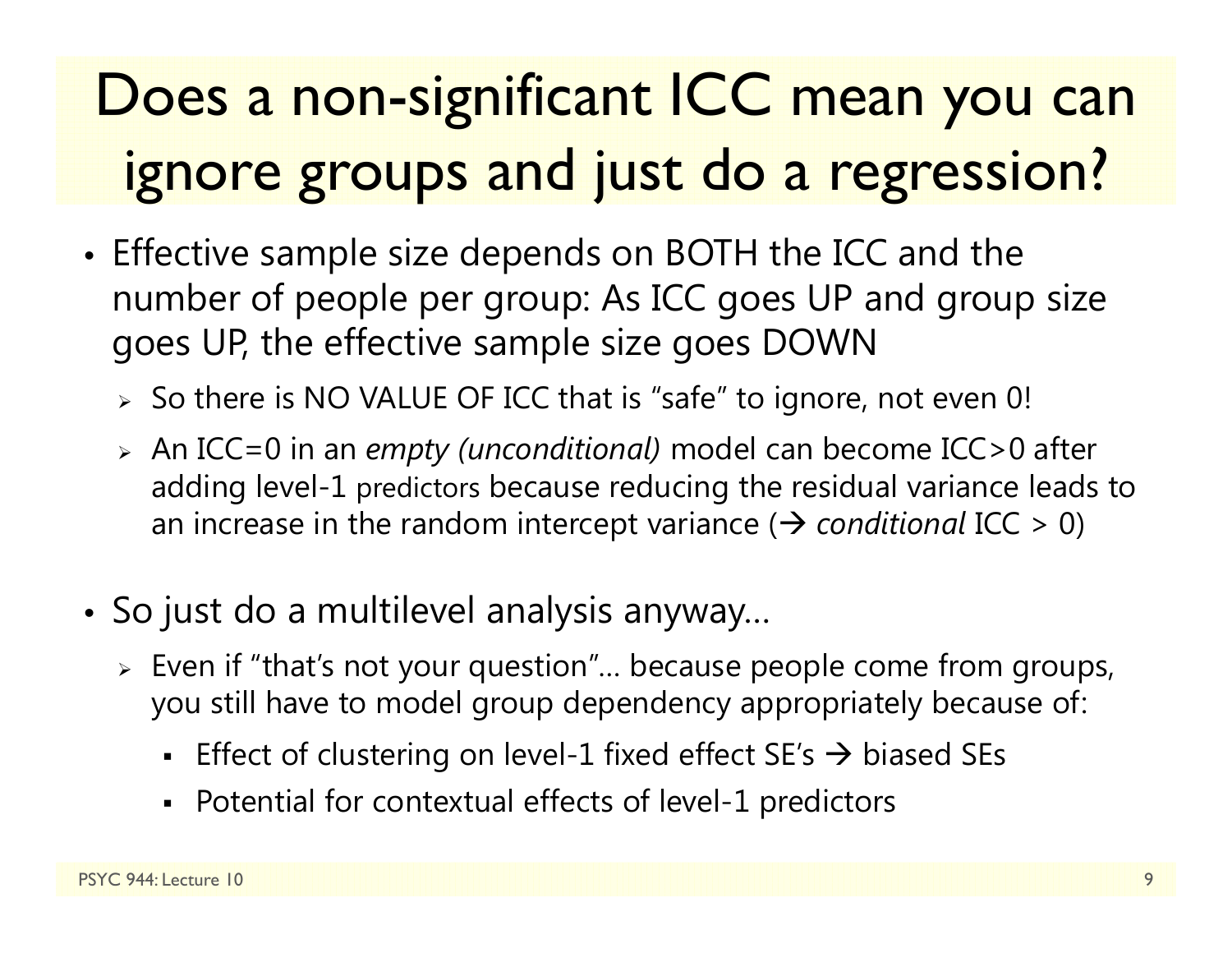### Predictors in MLM for Clustered Data Example: Achievement in Students nested in Schools

- Level-2 predictors now refer to Group-Level Variables
	- Can only have fixed or systematically varying effects (level-2 predictors cannot have random effects in a two-level model, same as before)
	- $\triangleright$  e.g., Does mean school achievement differ b/t rural and urban schools?
- Level-1 predictors now refer to <u>Person-Level</u> Variables
	- $\triangleright\;$  Can have fixed, systematically varying, or random effects over groups
	- $\triangleright$  e.g., Does student achievement differ between boys and girls?
		- n Fixed effect: Is there a gender difference in achievement, period?
		- n Systematically varying effect: Does the gender effect differ b/t rural and urban schools? (but the gender effect is the same within rural and within urban schools)
		- n Random effect: Does the gender effect differ *randomly* across schools?
	- $\triangleright$  We can skip all the steps for building models for "time" and head straight to predictors (given that level-1 units are exchangeable here)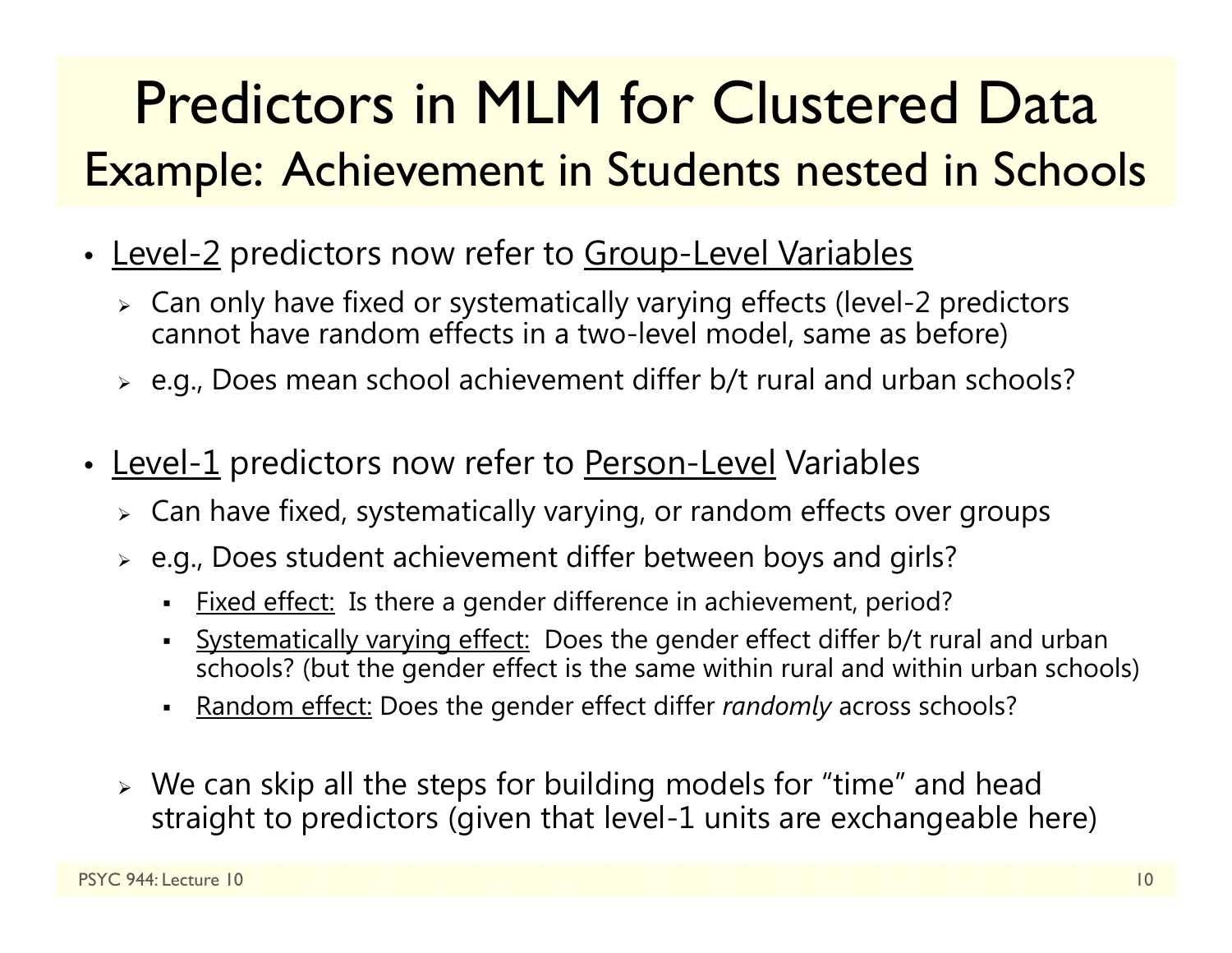## Predictors in MLM for Clustered Data

- • BUT we still need to distinguish level-2 BG effects from level-1 WG effects of level-1 predictors: NO SMUSHING ALLOWED
- • Options for representing level-2 BG variance as a predictor:
	- » Use **obtained** group mean of level-1  $x_{ij}$  from your sample (labeled as  $\mathbf{G}\mathbf{M}\mathbf{x}_\mathbf{j}$  or  $\overline{\mathbf{X}}_\mathbf{j}$ ), centered at a constant so that 0 is a meaningful value
	- » Use **actual** group mean of level-1  $\mathrm{x_{ij}}$  from outside data (also centered so 0 is meaningful)  $\bm{\rightarrow}$  better if your sample is not the full population
- • Can use either **Group-MC** or **Grand-MC** for level-1 predictors (where Group-MC is like Person-MC in longitudinal models)

> Level-1 Group-MC  $\rightarrow$  center at a VARIABLE:  $\text{WGx}_{ij} = x_{ij} - \overline{X}_{ji}$ 

- > Level-1 Grand-MC  $\rightarrow$  center at a CONSTANT:  $\text{L1x}_{ij} = \text{x}_{ij} C$ 
	- Use  $\mathtt{L1x_{ij}}$  when including the actual group mean instead of sample group mean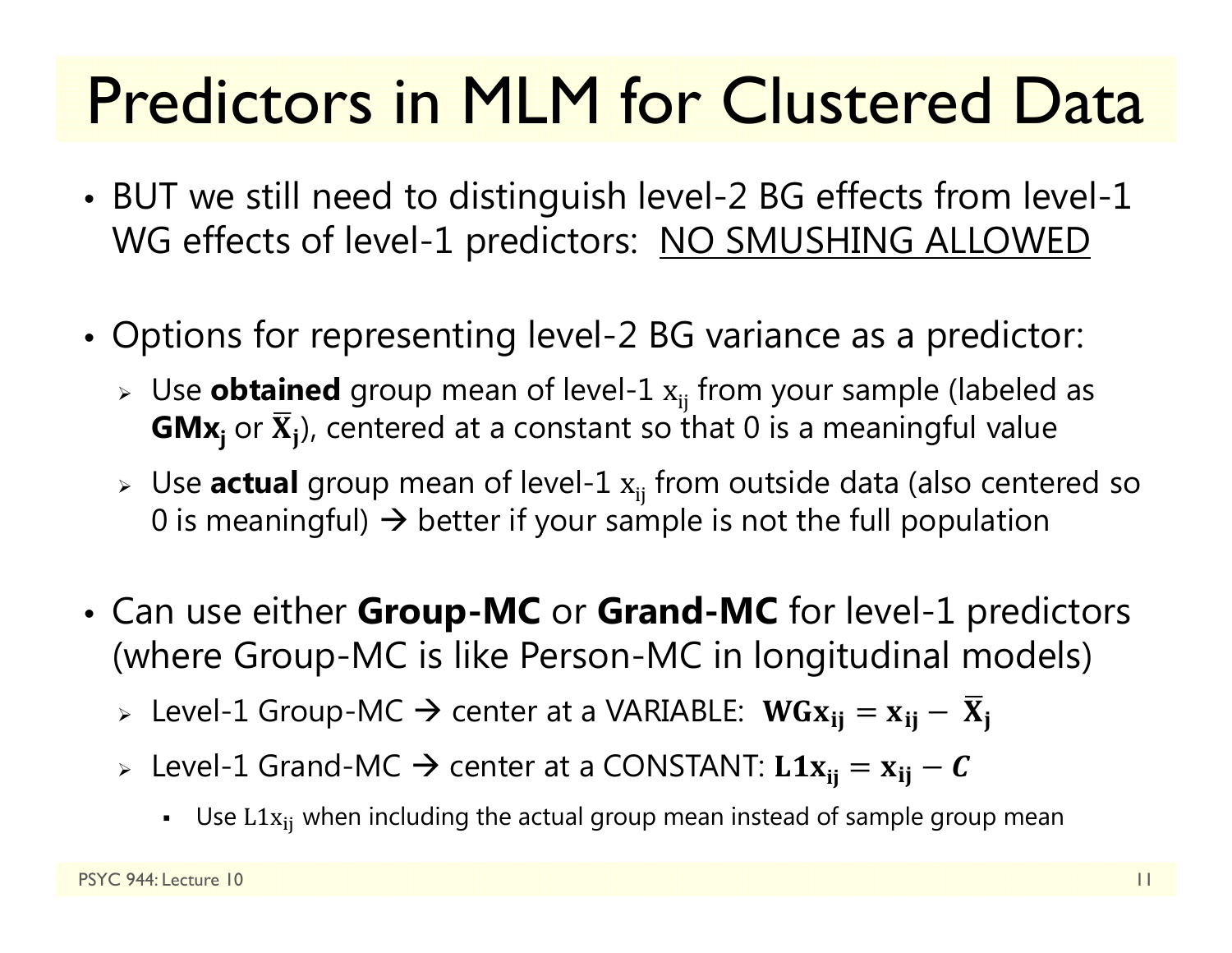#### • **Is the Between-Group (BG) effect significant?**

 $\triangleright$  Are groups with higher predictor values <u>than other groups</u> also higher on Y than other groups, such that the group mean of the person-level predictor  $\mathbf{G}\mathbf{M}{\mathbf{x}_{\mathsf{j}}}$  accounts for level-2 random intercept variance ( $\tau_\mathrm{U}^2$  $_{U_0}^2$ )?

#### • **Is the Within-Group (WG) effect significant?**

> If you have higher predictor values <u>than others in your group</u>, do you also have higher outcomes values than others in your group, such that the within-group deviation  $\textsf{WGx}_{\text{ij}}$  accounts for level-1 residual variance ( $\sigma^2_{\text{e}}$ )?

#### • **Are the BG and WG effects different sizes: Is there a contextual effect?**

- $\triangleright$  After controlling for the absolute value of level-1 predictor for each person, is there still an incremental contribution from having a higher group mean of the predictor (i.e., does a group's general tendency predict  $\tau_\mathrm{U}^2$  $^2_{\mathrm{U}_0}$  above and beyond)?
- $\triangleright$  If there is no contextual effect, then the BG and WG effects of the level-1 predictor show *convergence*, such that their effects are of equivalent magnitude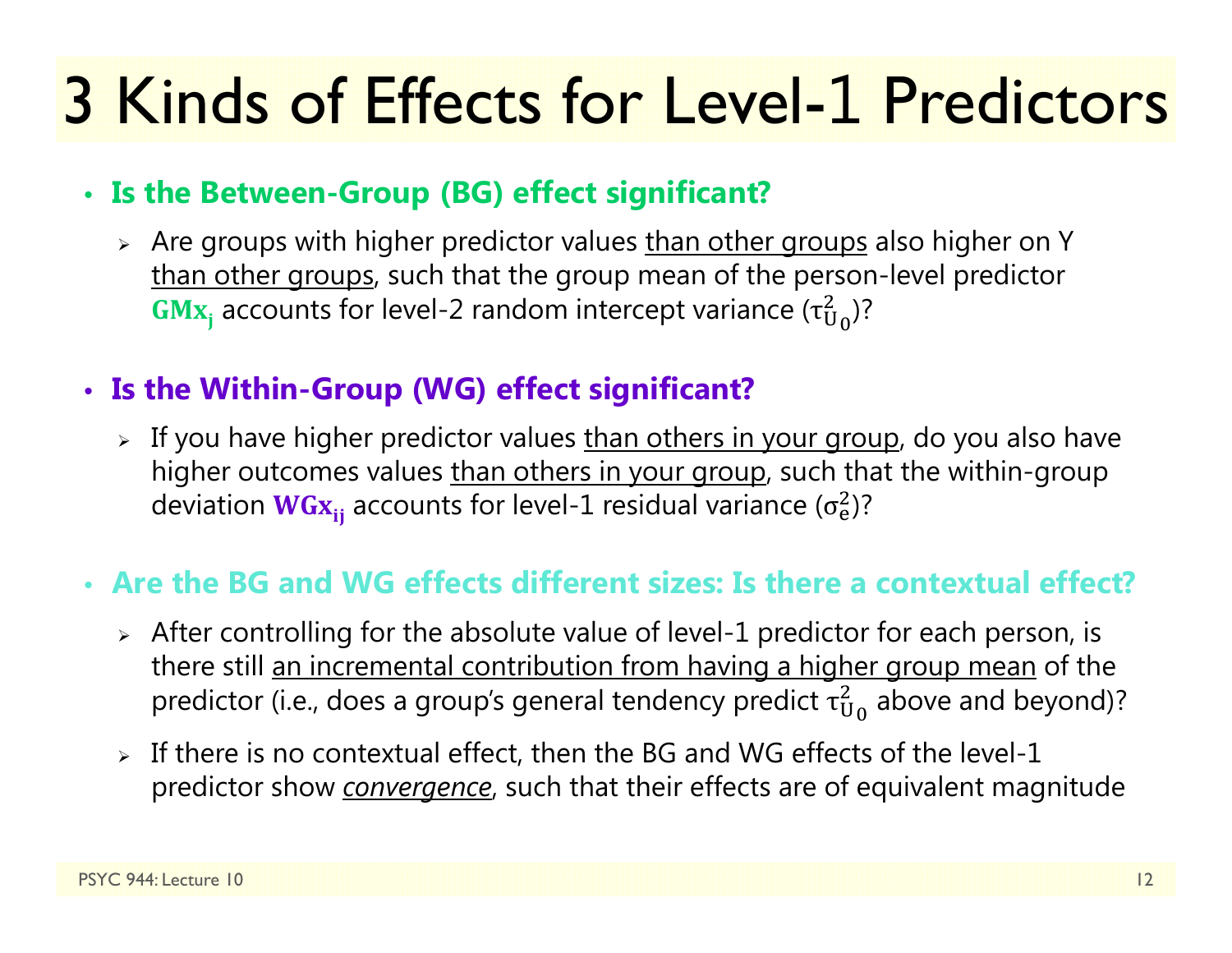| Clustering                                                            | Clustering                                                                                                                                                                                 |
|-----------------------------------------------------------------------|--------------------------------------------------------------------------------------------------------------------------------------------------------------------------------------------|
| <b>Group-Mean-Centered Level-1</b>                                    |                                                                                                                                                                                            |
| $\rightarrow$ WG and BG Effects directly through separate parameters  |                                                                                                                                                                                            |
| $x_{ij}$ is group-mean-centered into $WGx_{ij}$ , with $GMx_j$ at L2: |                                                                                                                                                                                            |
| Level 1: $y_{ij} = \beta_{0j} + \beta_{1j}(WGx_{ij}) + e_{ij}$        | $WGx_{ij} = x_{ij} - \overline{x}_j \rightarrow it$ has only Level-1 WG variation                                                                                                          |
| Level 2: $\beta_{0j} = \gamma_{00} + \gamma_{01}(GMx_j) + U_{0j}$     | $GMx_j = \overline{x}_j - c \rightarrow it$ has only Level-2 BG variation                                                                                                                  |
| $\beta_{1j} = \gamma_{10}$                                            | $\gamma_{01} = BG$ main effect of having more $\overline{x}_j$ of having more $\overline{x}_j$ and $GMx_j$ are uncorrelated, each of having more $\overline{x}_j$ that often in your group |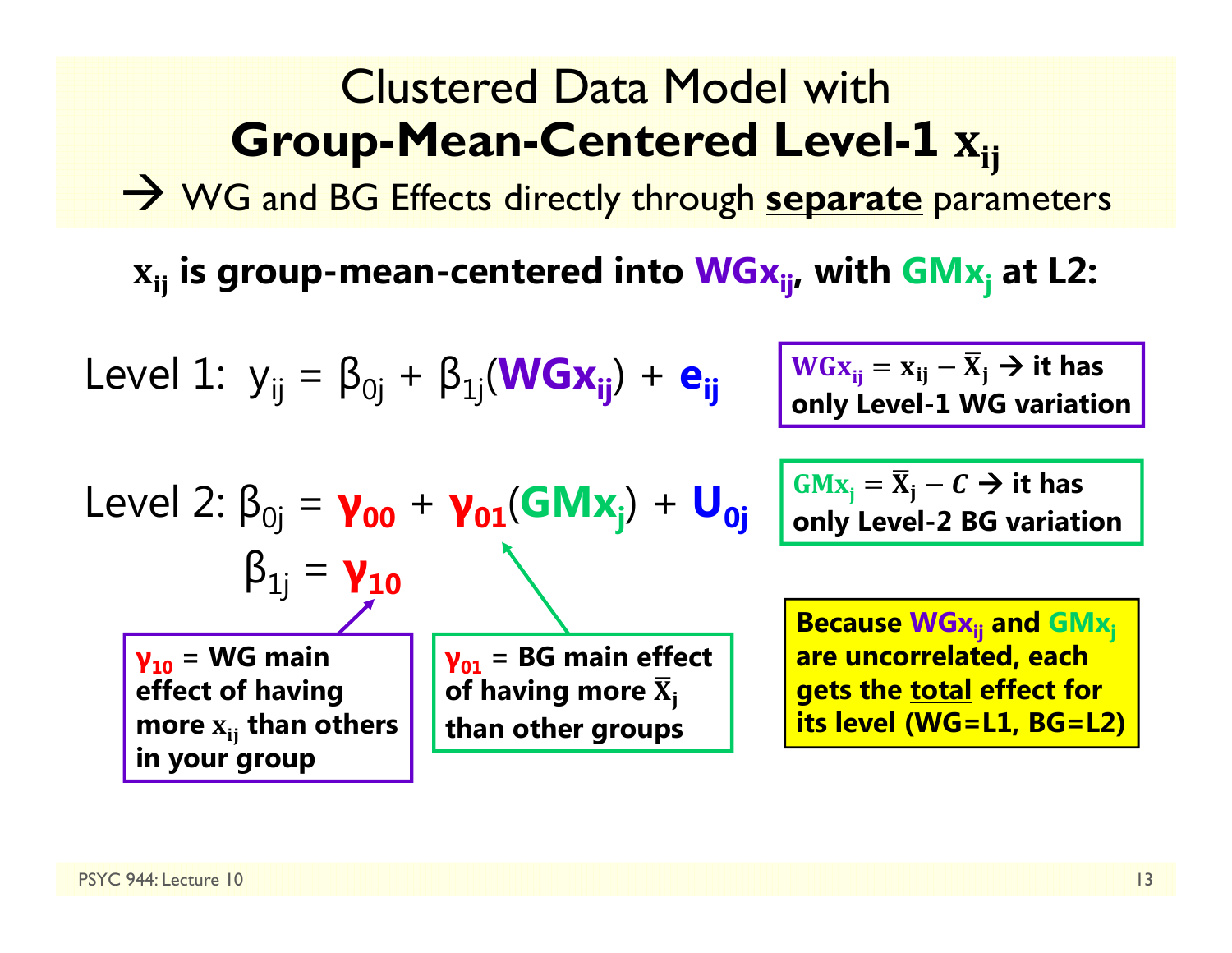- **What Group-Mean-Centering tells us directly:**
- **Is the Between-Group (BG) effect significant?**
	- $\triangleright$  Are groups with higher predictor values <u>than other groups</u> also higher on Y than other groups, such that the group mean of the person-level predictor  $\mathbf{G}\mathbf{M}{\mathbf{x}_{\mathsf{j}}}$  accounts for level-2 random intercept variance ( $\tau_\mathrm{U}^2$  $_{U_0}^2$ )?
	- $\triangleright$  This would be indicated by a significant fixed effect of  $\mathbf{G}\mathbf{M}\mathbf{x}_\mathrm{j}$
	- $\triangleright$   $\,$  Note: this is NOT controlling for the absolute value of  $\rm x_{ij}$  for each person

#### • **Is the Within-Group (WG) effect significant?**

- > If you have higher predictor values <u>than others in your group</u>, do you also have higher outcomes values than others in your group, such that the within-group deviation  $\textsf{WGx}_{\text{ij}}$  accounts for level-1 residual variance ( $\sigma^2_{\text{e}}$ )?
- $\triangleright$  This would be indicated by a significant fixed effect of  $\mathbf{W} \mathbf{G} \mathbf{x}_{\mathbf{ij}}$
- $\triangleright$   $\,$  Note: this is represented by the <u>relative</u> value of  $\rm x_{ij}$ , NOT the <u>absolute</u> value of  $\rm x_{ij}$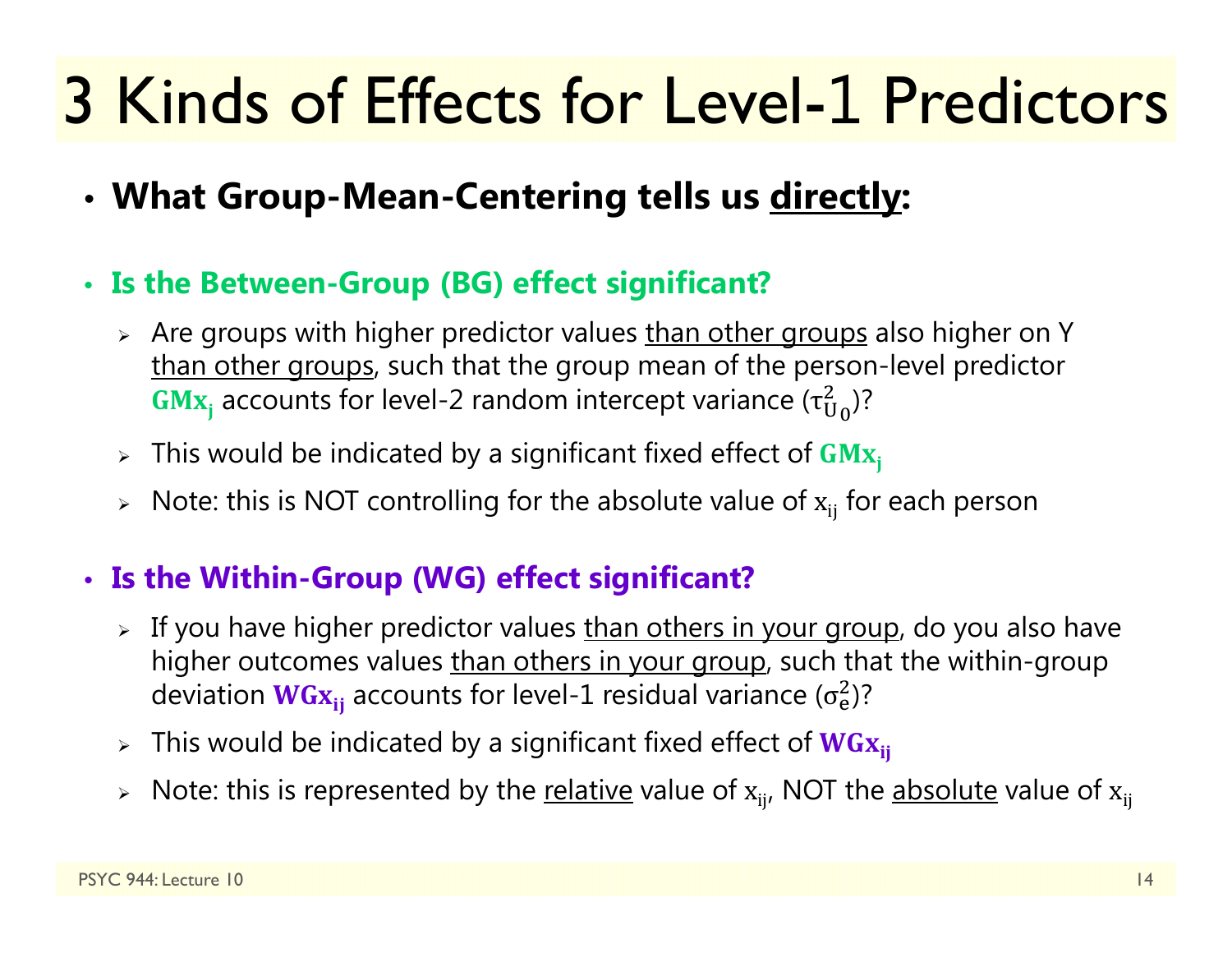• **What Group-Mean-Centering DOES NOT tell us directly:**

#### • **Are the BG and WG effects different sizes: Is there a contextual effect?**

- $\triangleright$  After controlling for the absolute value of the level-1 predictor for each person, is there still an incremental contribution from the group mean of the predictor (i.e., does a group's general tendency predict  $\tau^2_{\mathrm{U}}$  $^2_{\mathrm{U}_0}$  above and beyond just the person-specific value of the predictor)?
- $\triangleright$  In clustered data, the contextual effect is phrased as "after controlling for the individual, what is the additional contribution of the group"?

#### • **To answer this question about the contextual effect for the incremental contribution of the group mean, we have two options:**

- $\triangleright$  Ask for the contextual effect via an ESTIMATE statement in SAS (or TEST in SPSS, or NEW in Mplus, or LINCOM in STATA): **WGx − 1 GMx 1**
- $\triangleright$  Use "**grand-mean-centering**" for level-1  $\mathrm{x_{ij}}$  instead:  $\mathbf{L1x_{ij}} = \mathrm{x_{ij}} C$  **centered at a CONSTANT, NOT A LEVEL-2 VARIABLE**
	- Which constant only matters for what the reference point is; it could be the grand mean or other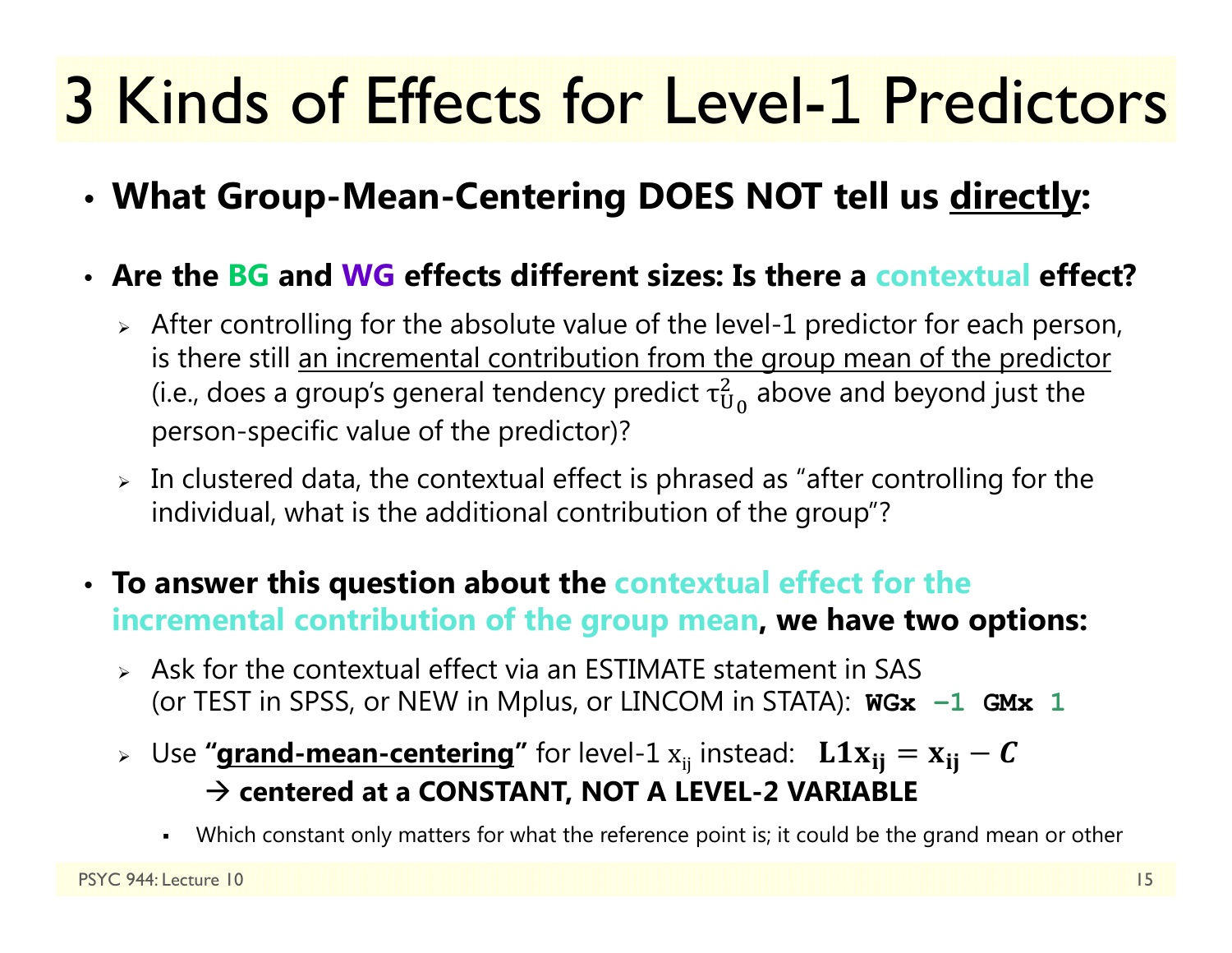### Group-MC vs. Grand-MC for Level-1 Predictors

| <b>Level 2</b>                                                                                        |                              | <b>Original</b> | <b>Group-MC Level 1</b>                                                                               | <b>Grand-MC Level 1</b>                                                                                                |
|-------------------------------------------------------------------------------------------------------|------------------------------|-----------------|-------------------------------------------------------------------------------------------------------|------------------------------------------------------------------------------------------------------------------------|
| $\overline{\mathbf{X}}_i$                                                                             | $GMx_i = \overline{X}_i - 5$ | $X_{ij}$        | $WGx_{ij} = x_{ij} - \overline{X}_i$                                                                  | $L1x_{ij} = x_{ij} - 5$                                                                                                |
| $\overline{\mathbf{3}}$                                                                               | $-2$                         | 2 <sup>1</sup>  | $-1$                                                                                                  | $-3$                                                                                                                   |
| $\overline{\mathbf{3}}$                                                                               | $-2$                         | 4               |                                                                                                       | $-1$                                                                                                                   |
|                                                                                                       |                              | 6               | $-1$                                                                                                  |                                                                                                                        |
|                                                                                                       |                              | 8               |                                                                                                       |                                                                                                                        |
| Same $GMx_i$ goes into<br>the model using either<br>way of centering the<br>level-1 variable $x_{ii}$ |                              |                 | Using Group-MC,<br>$WGx_{ii}$ has NO level-2<br>BG variation, so it is not<br>correlated with $GMx_i$ | Using <b>Grand-MC</b> , $L1x_{ii}$<br>STILL has level-2 BG<br>variation, so it is STILL<br><b>CORRELATED with GMx,</b> |

So the effects of GMx<sub>j</sub> and L1x<sub>ij</sub> when included together under Grand-MC **will be different than their effects would be if they were by themselves…**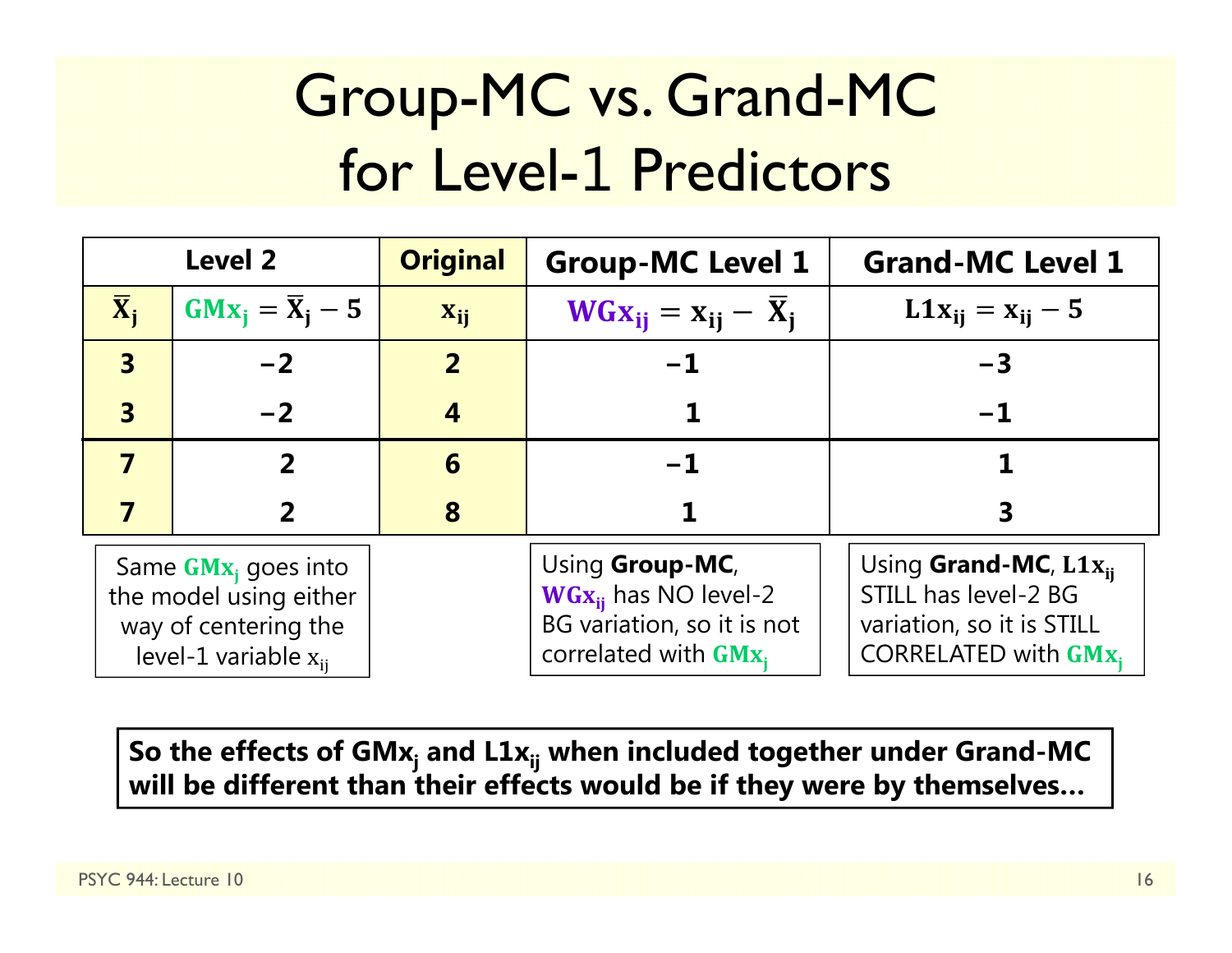Clustered Data Model withܑܒ **represented at Level 1 Only:**  $\rightarrow$  WG and BG Effects are **Smushed Together** 

ܠܑܒ **is grand-mean-centered into L1xij, WITHOUT GMxj at L2:**

Level 1: 
$$
y_{ij} = \beta_{0j} + \beta_{1j}(\mathbf{L} \mathbf{1} \mathbf{x}_{ij}) + \mathbf{e}_{ij}
$$

**A \*smushed\* effect is also referred to as the** 

Level 2: 
$$
\beta_{0j} = \gamma_{00} + U_{0j}
$$

\n $\beta_{1j} = \gamma_{10}$ 

\n $\gamma_{10} = \text{``smushed''}$ 

\nWG and BG effects

 $\text{L1x}_{ij} = \text{x}_{ij} - C \rightarrow \text{it still}$ **has both Level-2 BG and Level-1 WG variation** 

**Because L1x<sub>ij</sub> still contains its original 2 different kinds of variation (BG and WG), its 1 fixed effect has to do the work of 2 predictors!**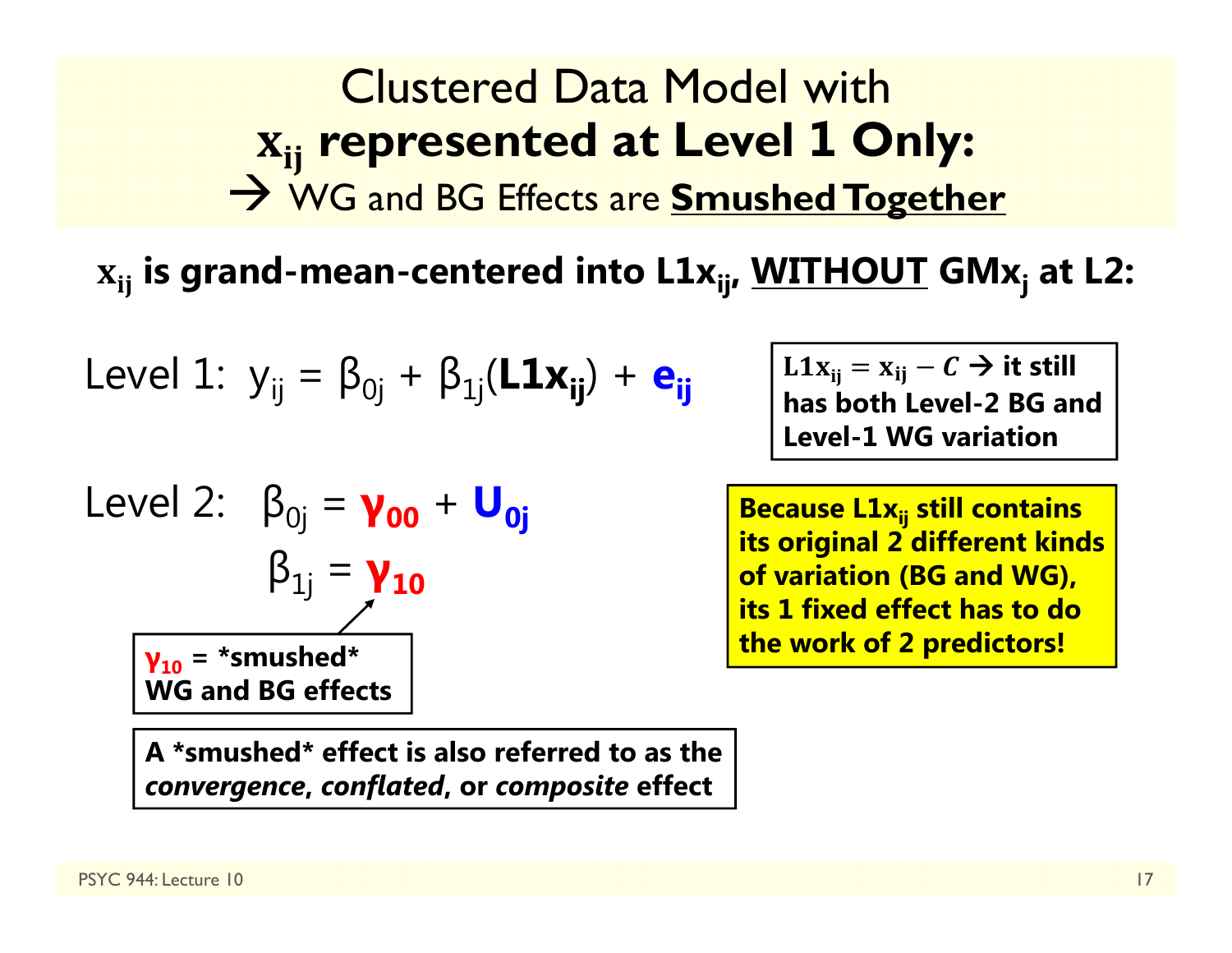### Convergence (Smushed) Effect of a Level-1 Predictor



- **The convergence effect will often be closer to the within-group effect** (due to larger level-1 sample size and thus smaller SE)
- **It is the rule, not the exception, that between and within effects differ** (Snijders & Bosker, 1999, p. 52-56, and personal experience!)
- However—when grand-mean-centering a level-1 predictor, **convergence is testable** by including a **contextual effect (carried by the group mean)**  for how the **BG effect** differs from the **WG effect**…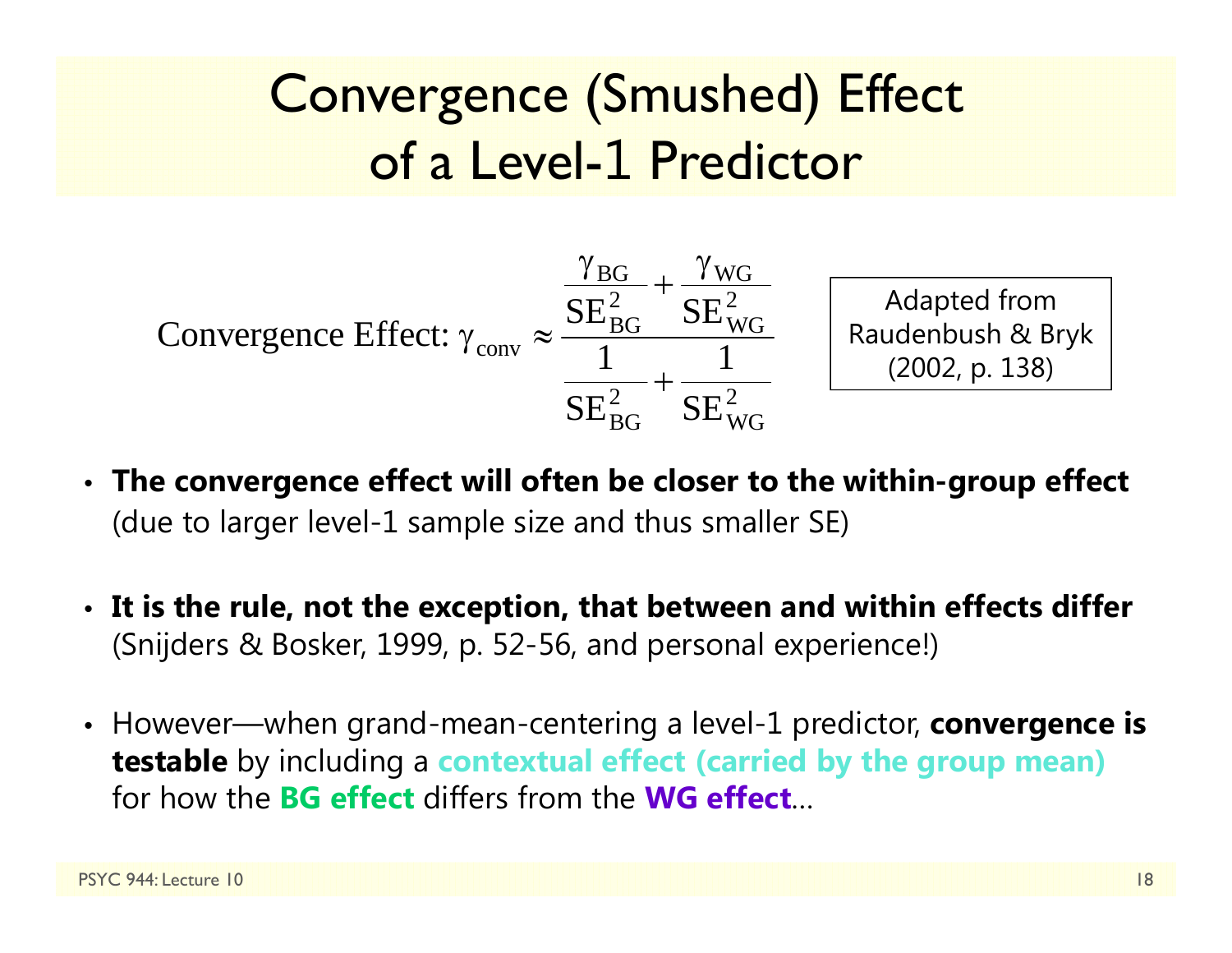#### Clustered Data Model with**Grand-Mean-Centered Level-1**<u>≖ ^ij</u>

 $\rightarrow$  Model tests difference of WG vs. BG effects (It's been fixed!)

ܠܑܒ **is grand-mean-centered into L1xij, WITH GMxj at L2:**

Level 1: 
$$
y_{ij} = \beta_{0j} + \beta_{1j}(\mathbf{L} \mathbf{1} \mathbf{x}_{ij}) + \mathbf{e}_{ij}
$$

 $L1x_{ij} = x_{ij} - C \rightarrow it$  still **has both Level-2 BG and Level-1 WG variation** 

$$
Level 2: \beta_{0j} = \gamma_{00} + \gamma_{01}(GMx_j) + U_{0j}
$$
\n
$$
\beta_{1j} = \gamma_{10}
$$

 $GMx_j = \overline{X}_j - C \rightarrow$  it has **only Level-2 BG variation**

**γ10 becomes the WG effect** *unique* **level-1 effect after controlling for GMx** 

**γ01** *becomes* **the contextual effect that indicates how the BG effect differs from the WG effect**   $\rightarrow$  *unique* level-2 effect after controlling for  $\rm L1x_{ij}$ **does group matter beyond individuals?**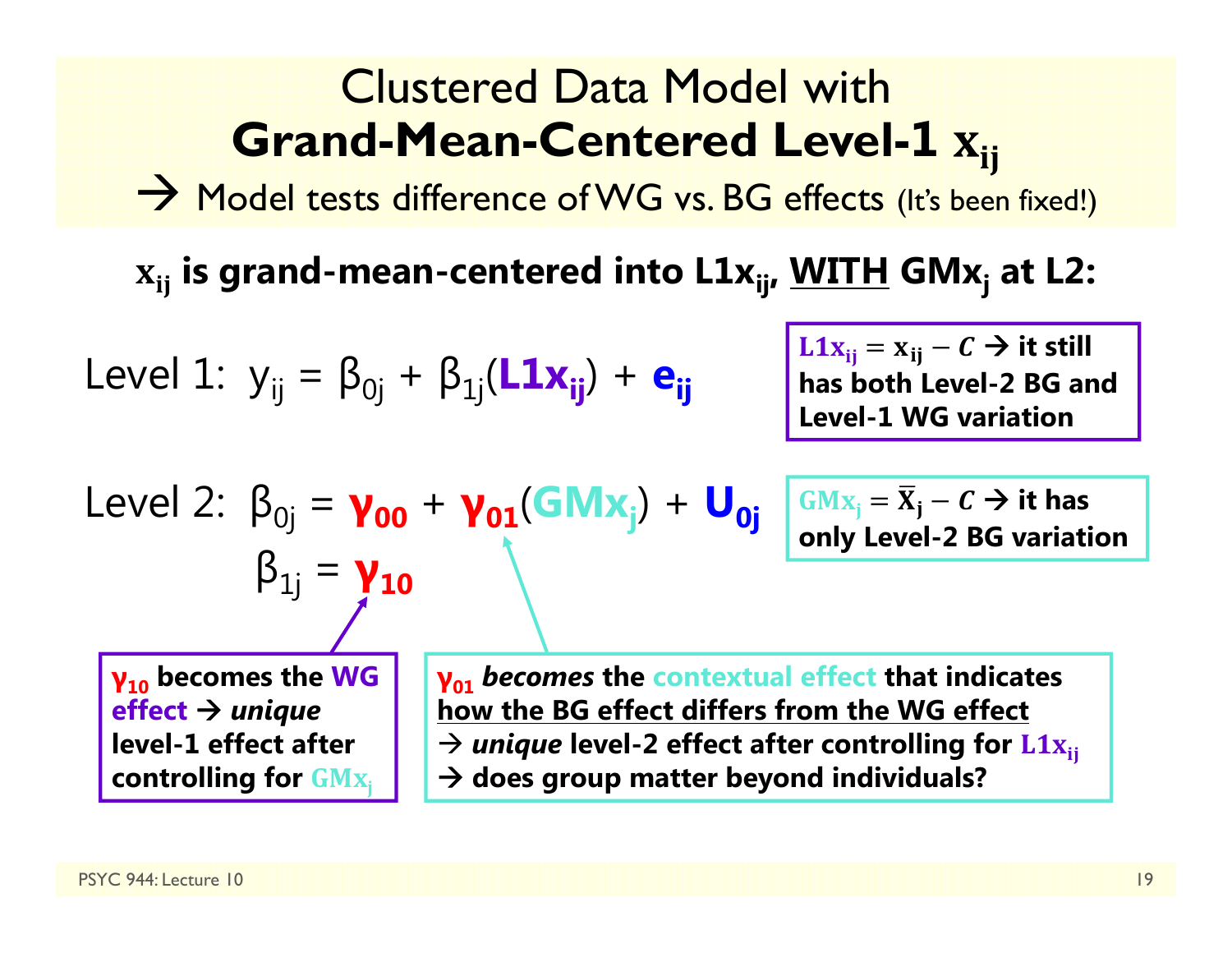### Group-MC and Grand-MC Models are Equivalent Given a Fixed Level-1 Main Effect Only

| Group-MC:                                                                                                       | WGx <sub>ij</sub> = x <sub>ij</sub> - GMx <sub>j</sub>      |
|-----------------------------------------------------------------------------------------------------------------|-------------------------------------------------------------|
| Level-1:                                                                                                        | $y_{ij} = \beta_{0j} + \beta_{1j}(x_{ij} - GMx_j) + e_{ij}$ |
| Level-2:                                                                                                        | $\beta_{0j} = \gamma_{00} + \gamma_{01}(GMx_j) + U_{0j}$    |
| $\beta_{1j} = \gamma_{10}$                                                                                      |                                                             |
| $\rightarrow y_{ij} = \gamma_{00} + \gamma_{01}(GMx_j) + \gamma_{10}(x_{ij} - GMx_j) + U_{0j} + e_{ij}$         |                                                             |
| $\rightarrow y_{ij} = \gamma_{00} + (\gamma_{01} - \gamma_{10})(GMx_j) + \gamma_{10}(x_{ij}) + U_{0j} + e_{ij}$ |                                                             |
| $\rightarrow y_{ij} = \gamma_{00} + (\gamma_{01} - \gamma_{10})(GMx_j) + \gamma_{10}(x_{ij}) + U_{0j} + e_{ij}$ |                                                             |
| Grand-MC:                                                                                                       | $L1x_{ij} = x_{ij}$                                         |
| Level-1:                                                                                                        | $y_{ij} = \beta_{0j} + \beta_{1j}(x_{ij}) + e_{ij}$         |
| Level-2:                                                                                                        | $\beta_{0j} = \gamma_{00} + \gamma_{01}(GMx_j) + U_{0j}$    |
| $\beta_{1j} = \gamma_{10}$                                                                                      |                                                             |
| $\rightarrow y_{ij} = \gamma_{00} + \gamma_{01}(GMx_j) + \gamma_{10}(x_{ij}) + U_{0j} + e_{ij}$                 |                                                             |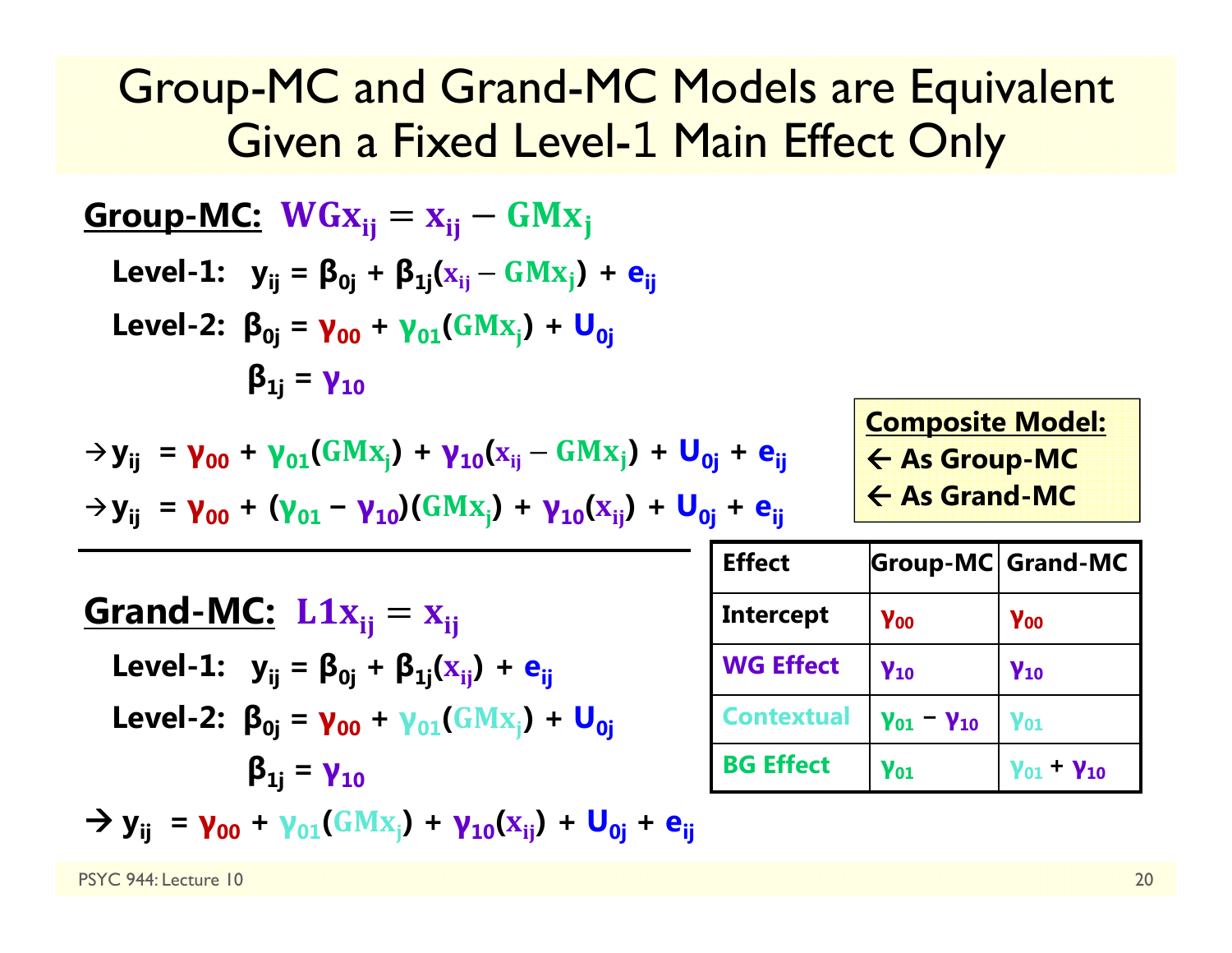## Contextual Effects in Clustered Data

- Group-MC is equivalent to Grand-MC if the group mean of the level-1 predictor is included and the level-1 effect is not random
- Grand-MC may be more convenient in clustered data due to its ability to directly provide contextual effects
- Example: Effect of SES for students (nested in schools) on achievement:
- $\,$  Group-MC of level-1 student SES $_{\rm ij}$ , school mean SES $_{\rm j}$  included at level 2
	- Level-1 **WG** effect: Effect of being rich kid relative to your school (is already purely WG because of centering around  $\overline{\text{SES}}_i$ )
	- > Level-2 **BG** effect: Effect of going to a rich school NOT controlling for kid SES<sub>ij</sub>
- $\,$  Grand-MC of level-1 student SES $_{\rm ij}$  , school mean SES $_{\rm j}$  included at level 2
	- Level-1 **WG** effect: Effect of being rich kid relative to your school (is purely WG after *statistically* controlling for  $\overline{\text{SES}}_i$ )
	- Level-2 **Contextual** effect: Incremental effect of going to a rich school (after *statistically* controlling for student SES)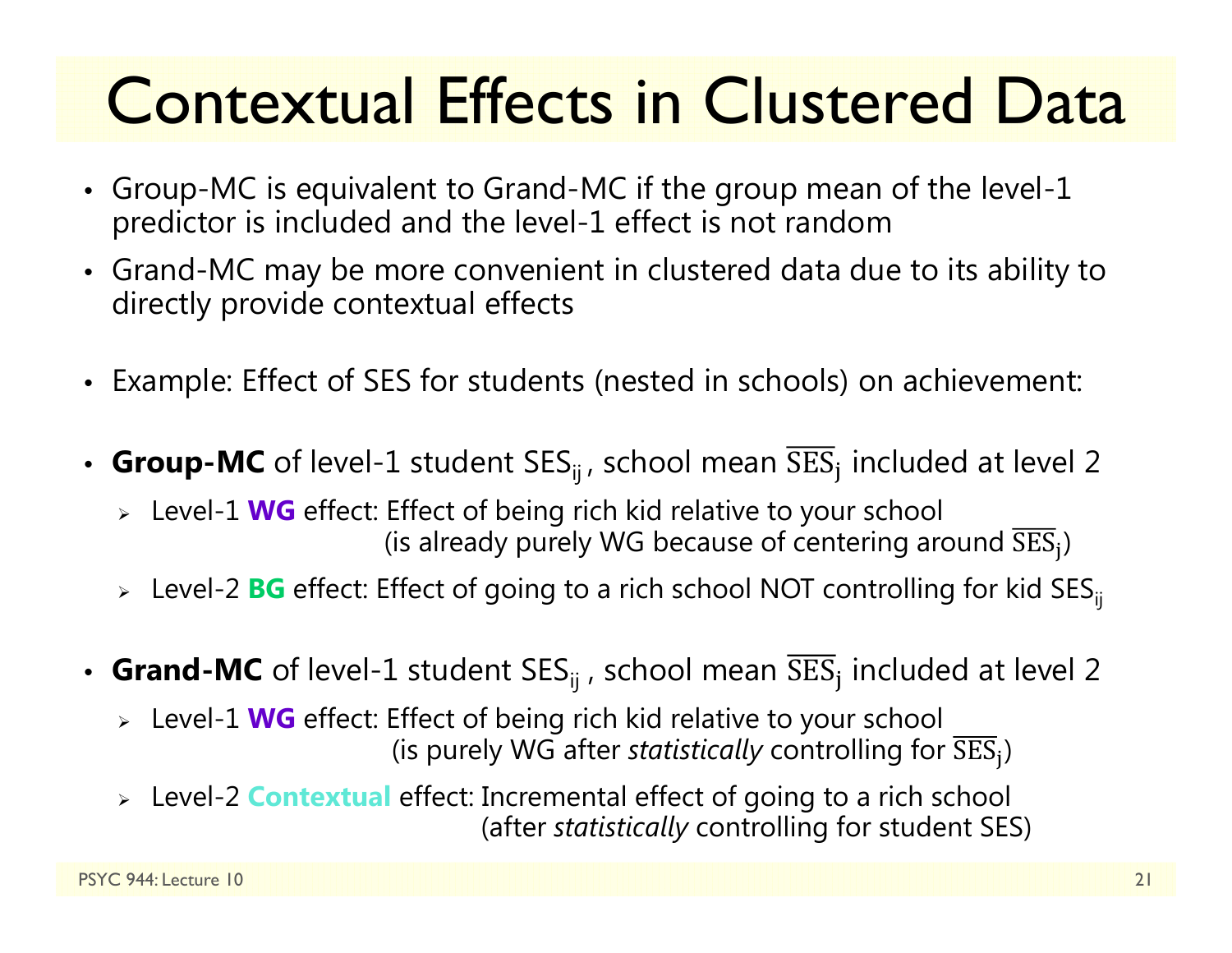#### • **Is the Between-Group (BG) effect significant?**

- > Are groups with higher predictor values <u>than other groups</u> also higher on Y than other groups, such that the group mean of the person-level predictor GMx<sub>i</sub>  $\tau_{\rm U}$  $^2_{\rm U_0}$ )?
- > Given directly by level-2 effect of GM $x_i$  if using Group-MC for the level-1 predictor (or can be requested via ESTIMATE if using Grand-MC for the level-1 predictor)

#### • **Is the Within-Group (WG) effect significant?**

- > If you have higher predictor values <u>than others in your group</u>, do you also have higher outcomes values than others in your group, such that the within-group deviation  $WG_{X_{ii}}$  $\sigma_{\rm e}^2$ )?
- Fiven directly by the level-1 effect of WGx<sub>ij</sub> if using Group-MC —OR given directly<br>by the level-1 effect of L1x<sub>ij</sub> if using Grand-MC and including GMx<sub>j</sub> at level 2<br>(without GMx<sub>j</sub>, the level-1 effect of L1x<sub>ij</sub> if u

#### • **Are the BG and WG effects different sizes: Is there a contextual effect?**

- $\triangleright$  After controlling for the absolute value of the level-1 predictor for each person, is there still an incremental contribution from the group mean of the predictor (i.e., does a group's general tendency predict  $\tau^2_{\mathrm{U}}$  $_{\rm U_0}^2$  above and beyond the person-specific predictor value)?
- > Given directly by level-2 effect of  $GMx_i$  if using Grand-MC for the level-1 predictor (or can be requested via ESTIMATE if using Group-MC for the level-1 predictor)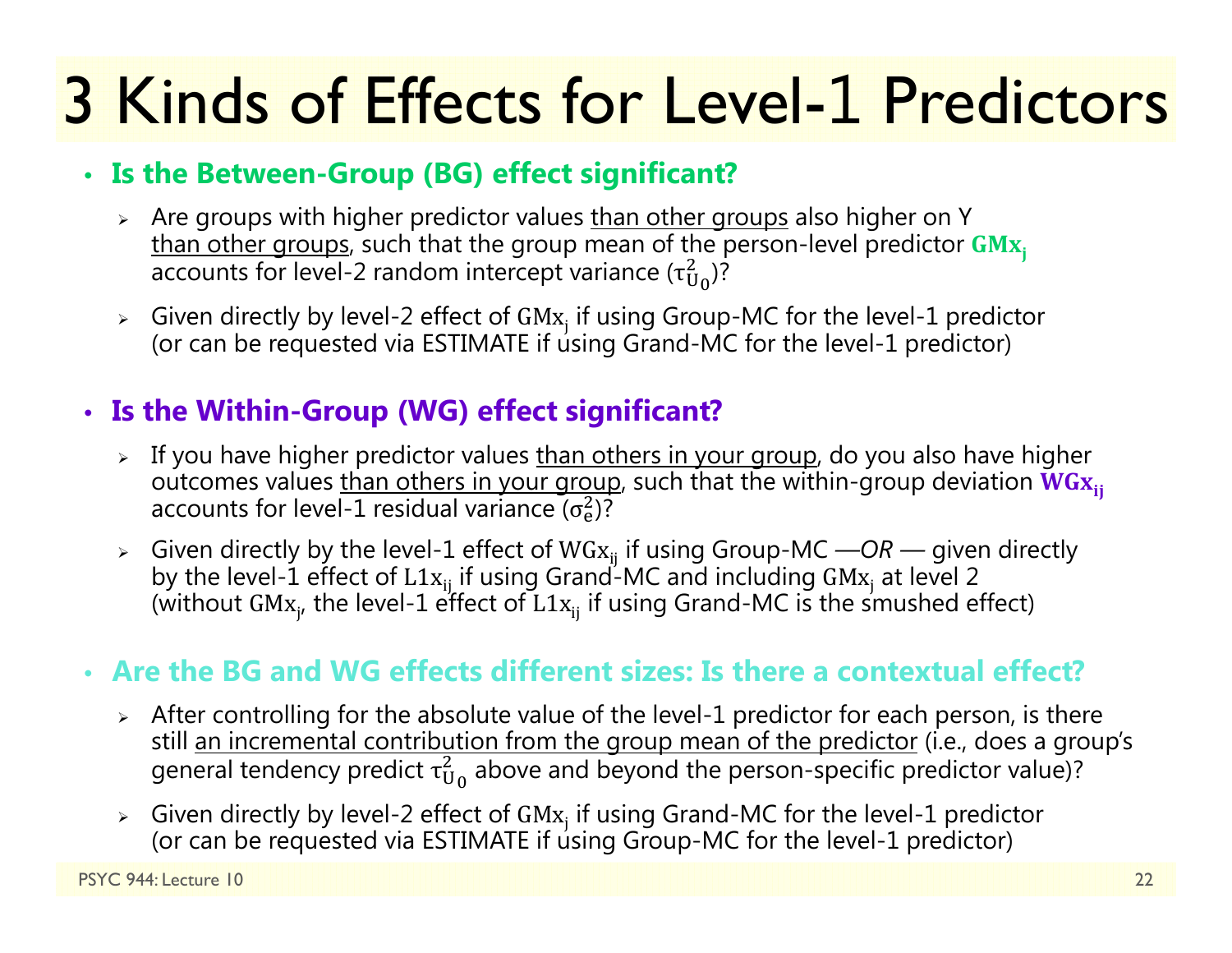### Variance Accounted For By Level-2 Predictors

#### • **Fixed effects of level 2 predictors** *by themselves***:**

- Level-2 (BG) main effects reduce level-2 (BG) random intercept variance
- Level-2 (BG) interactions also reduce level-2 (BG) random intercept variance

#### •**Fixed effects of** *cross-level interactions* **(level 1\* level 2):**

- $\triangleright$  If the interacting level-1 predictor is  $\overline{\text{random}}$ , any cross-level interaction with it will reduce its corresponding level-2 BG random slope variance (that line's U)
- $\triangleright$  If the interacting level-1 predictor <u>not random</u>, any cross-level interaction with it will reduce the level-1 WG residual variance instead
	- This is because the level-2 BG random slope variance would have been created by decomposing the level-1 residual variance in the first place
	- The level-1 effect would then be called "**systematically varying**" to reflect a compromise between "fixed" (all the same) and "random" (all different)—it's not that each group needs their own slope, but that the slope varies systematically across groups as a function of a known group predictor (and not otherwise)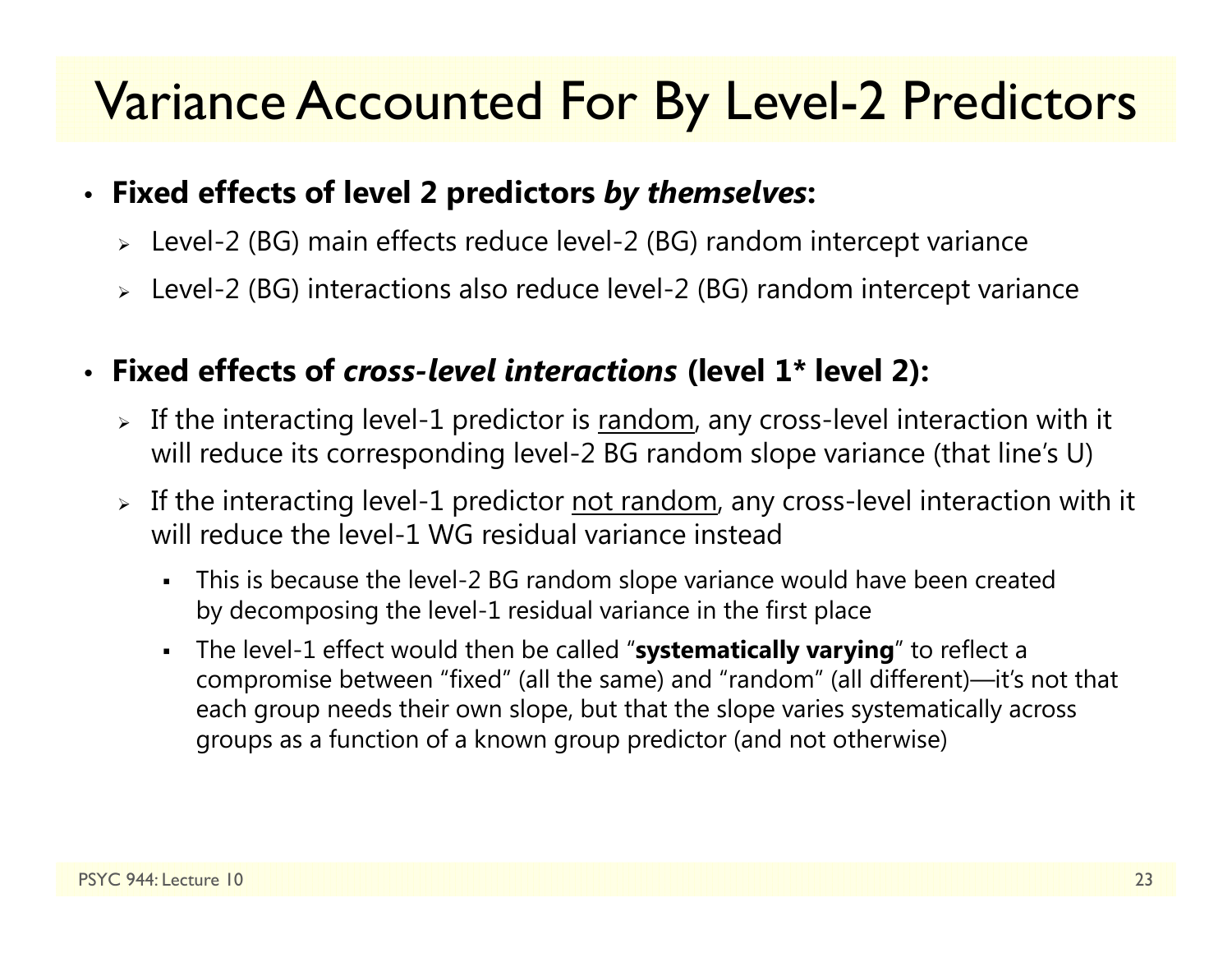### Variance Accounted For By Level-1 Predictors

#### • **Fixed effects of level 1 predictors** *by themselves***:**

- Level-1 (WG) main effects reduce Level-1 (WG) residual variance
- Level-1 (WG) interactions also reduce Level-1 (WG) residual variance

### • **What happens at level 2 depends on what kind of variance the level-1 predictor has:**

- $\triangleright$  If the level-1 predictor ALSO has level-2 variance (e.g., Grand-MC predictors), then its level-2 variance will also likely reduce level-2 random intercept variance
- $\triangleright$  If the level-1 predictor DOES NOT have level-2 variance (e.g., Group-MC predictors), then its reduction in the level-1 residual variance will cause an INCREASE in level-2 random intercept variance
	- Same thing happens with Grand-MC level-1 predictors, but you don't generally see it
- $\triangleright$   $\,$  It's just an artifact that the estimate of true random intercept variance is:

True  $\tau^{\scriptscriptstyle\mathcal{L}}_{\mathsf{U}}$  $^2_\mathrm{U_0}$ = observed τ $^2_\mathrm{U}$ 2<br>Սօ —  $\sigma_{\rm e}$ మ п  $\rightarrow$  so if only  $\sigma_{\rm e}^2$  $_{\rm e}^2$  decreases,  $\tau_{\rm U}^2$  $_{\rm U_{\rm 0}}^{2}$  increases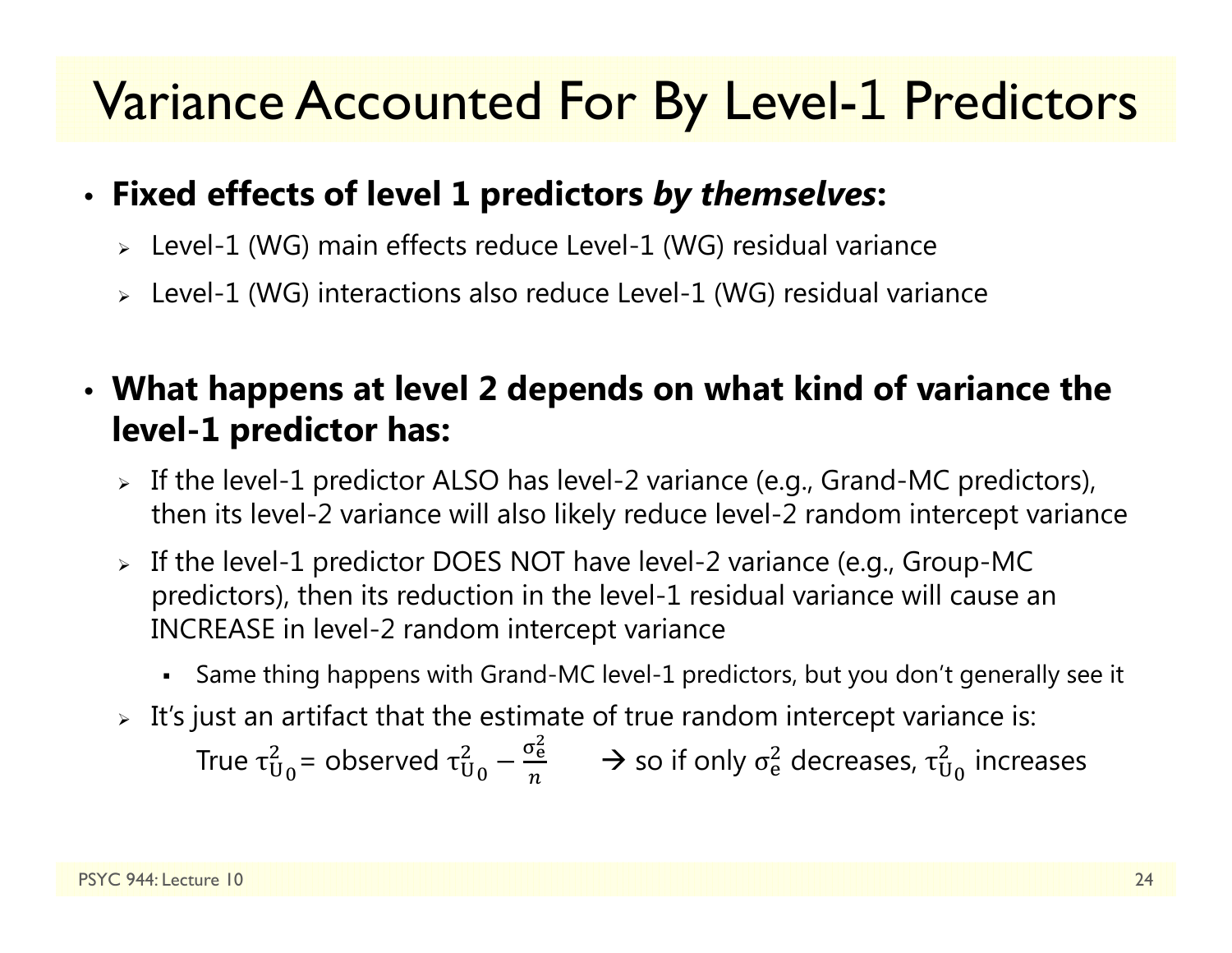### The Joy of Interactions Involving Level-1 Predictors

- •Must consider interactions with both its BG and WG parts:
- •• Example: Does the effect of employee motivation (x<sub>ij</sub>) on employee performance<br>interact with type of business (for profit or non-profit; Type<sub>j</sub>)?
- $\bullet$  Group-Mean-Centering:
	- $\triangleright$   $\mathbf{WGx_{ij}} * \mathbf{Type_j} \rightarrow$  Does the WG motivation effect differ between business types?
	- ⊳ **GMx<sub>i</sub> \* Type<sub>j</sub> →** Does the BG motivation effect differ between business types?
		- Г Moderation of total group motivation effect (not controlling for individual motivation)
		- Г If forgotten, then  $Type_i$  moderates the motivation effect only at level 1 (WG, not BG)
- • Grand-Mean-Centering:
	- $\triangleright$   $\;\mathbf{L1x_{ij}}*\mathbf{Type_{j}}\to\mathsf{Does}$  the WG motivation effect differ between business types?
	- > GMx<sub>j</sub> \* Type<sub>j</sub> → Does the *contextual* motivation effect differ b/t business types?
		- Moderation of incremental group motivation effect controlling for employee motivation (moderation of the "boost" in group performance from working with motivated people)
		- Г If forgotten, then although the level-1 main effect of motivation has been un-smushed via the main effect of  $\mathbf{G}\mathbf{M}\mathbf{x}_{\mathsf{j}}$ , the interaction of  $\mathbf{L}\mathbf{1}\mathbf{x}_{\mathsf{i}\mathsf{j}}* \mathbf{T}\mathbf{y}\mathbf{p}\mathbf{e}_{\mathsf{j}}$  would still be smushed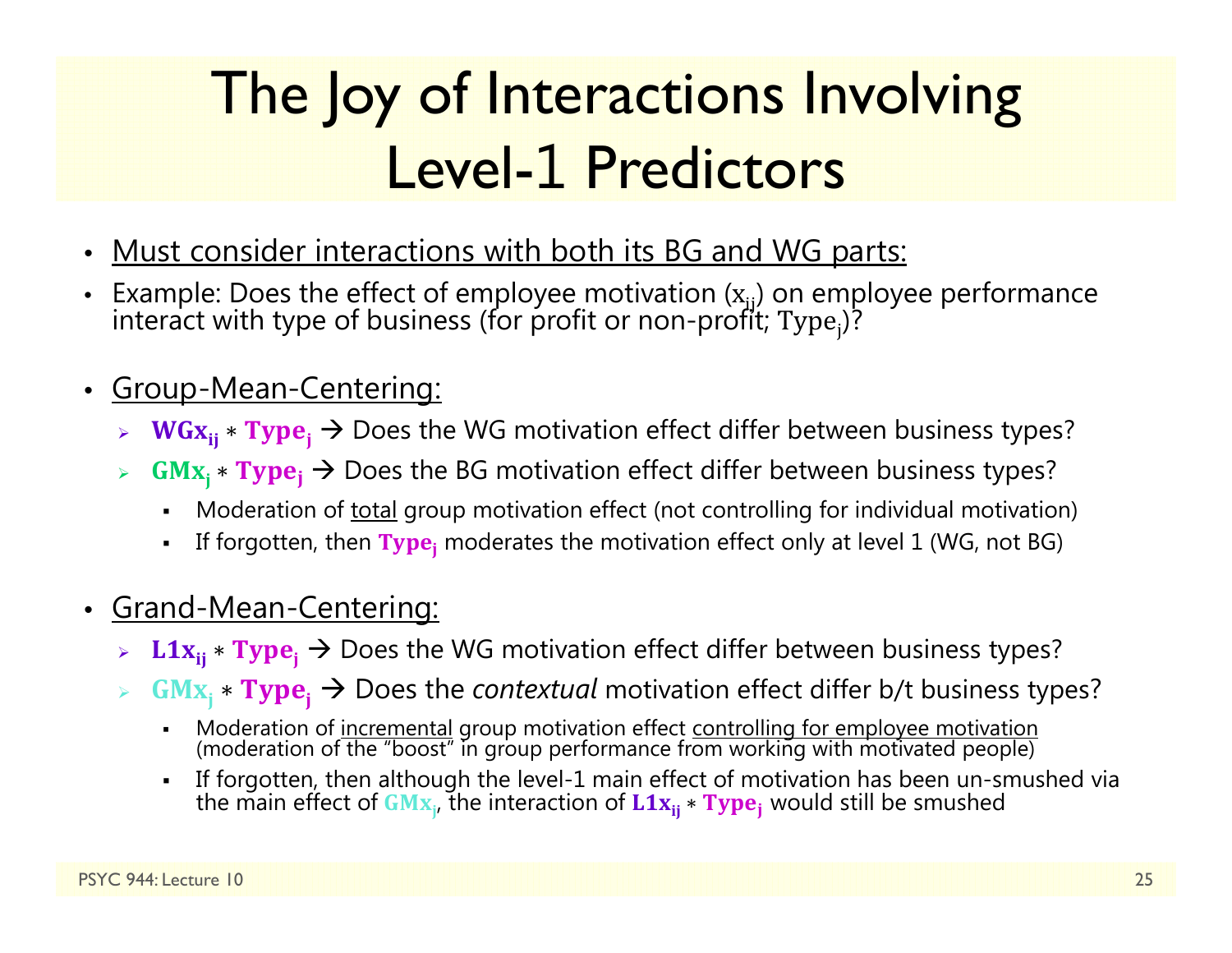Interactions with Level-1 Predictors: Example: Employee Motivation  $\left(\mathrm{x_{ij}}\right)$  by Business Type  $\left(\mathrm{Type}_{\mathrm{j}}\right)$ 

**Group-MC:** 
$$
WGx_{ij} = x_{ij} - GMx_j
$$

\nLevel-1:  $y_{ij} = \beta_{0j} + \beta_{1j}(x_{ij} - GMx_j) + e_{ij}$ 

\nLevel-2:  $\beta_{0j} = \gamma_{00} + \gamma_{01}(GMx_j) + \gamma_{02}(Type_j) + \gamma_{03}(Type_j)(GMx_j) + U_{0j}$ 

\n $\beta_{1j} = \gamma_{10} + \gamma_{11}(Sex_j)$ 

**Composite: y<sub>ij</sub> = γ<sub>00</sub> + γ<sub>01</sub>(GMx<sub>j</sub>) + γ<sub>10</sub>(x<sub>ij</sub> – GMx<sub>j</sub>) + U<sub>0j</sub> + e<sub>ij</sub>** + **γ**<sub>02</sub>(Type<sub>j</sub>) + γ<sub>03</sub>(Type<sub>j</sub>)(GMx<sub>j</sub>) + γ<sub>11</sub>(Type<sub>j</sub>)(x<sub>ij</sub> – GMx<sub>j</sub>)

### ܒܑܠۺ **:MC-Grand** ൌ ܒܑܠ

 ${\sf Level\text{-}1:} \quad {\sf y}_{\sf ij} = {\sf \beta}_{\sf 0j} + {\sf \beta}_{\sf 1j} ({\sf x}_{\sf ij}) + {\sf e}_{\sf ij}$ Level-2:  $\beta_{0j}$  =  $\gamma_{00}$  +  $\gamma_{01}$ (GM $\rm{x_{j}}$ ) +  $\gamma_{02}$ (Type<sub>j</sub>) +  $\gamma_{03}$ (Type<sub>j</sub>)(GM $\rm{x_{j}}$ ) + U<sub>0j</sub>  $\beta_{1j} = \gamma_{10} + \gamma_{11}(\text{Type}_j)$ 

**Composite: y<sub>ij</sub> = γ<sub>00</sub> + γ<sub>01</sub>(GMx<sub>j</sub>) + γ<sub>10</sub>(x<sub>ij</sub>) + U<sub>0j</sub> + e<sub>ij</sub>** + **γ**<sub>02</sub>(Type<sub>j</sub>) + γ<sub>03</sub>(Type<sub>j</sub>)(GMx<sub>j</sub>) + **γ<sub>11</sub>(Type**<sub>j</sub>)(x<sub>ij</sub>)

PSYC 944: Lecture 10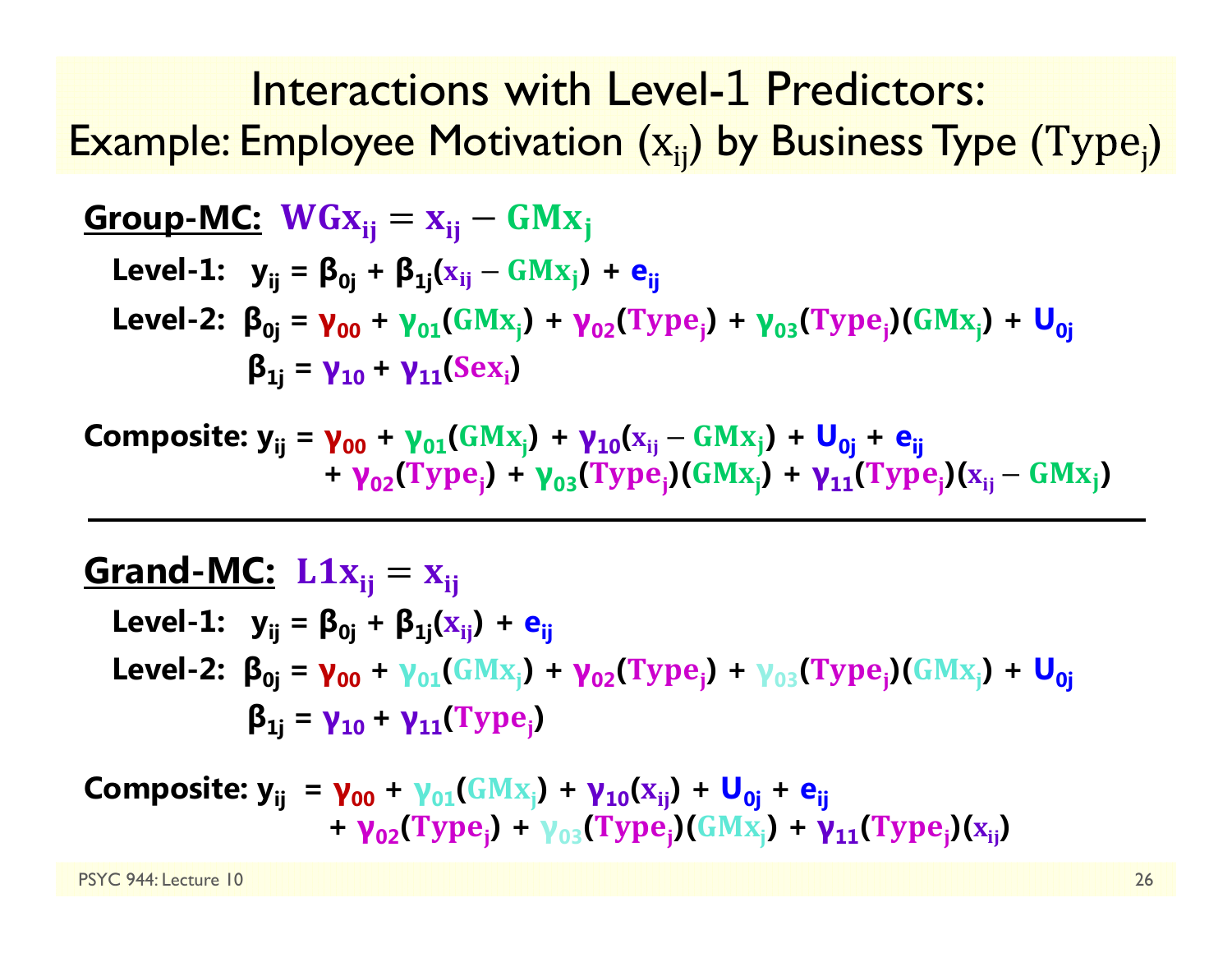### Interactions Involving Level-1 Predictors Belong at Both Levels of the Model

#### **On the left below**  <u>→ Group-MC:</u> WGx<sub>ij</sub> = x<sub>ij</sub> – GMx<sub>j</sub>



### On the right below → Grand-MC: 【1x<sub>ij</sub> = x<sub>ij</sub>

 ${\bf y_{ij}}$  **=**  ${\bf y_{00}}$  +  ${\bf y_{01}}$ (GM ${\bf x_{i}}$ ) +  ${\bf y_{10}}({\bf x_{ij}})$  +  ${\bf U_{0j}}$  +  ${\bf e_{ij}}$ + **γ**<sub>02</sub>(Type<sub>j</sub>) + γ<sub>03</sub>(Type<sub>j</sub>)(GMx<sub>j</sub>) + **γ<sub>11</sub>(Type**<sub>j</sub>)(x<sub>ij</sub>)

After adding an interaction for  $Type_i$ with  $\mathbf{x_{ij}}$ at both levels, then the Group-MC and Grand-MC models are equivalent

**Intercept: γ00 <sup>=</sup> γ00 BG Effect: γ01 = γ01 + γ10Contextual: γ**<sub>01</sub> = **γ**<sub>01</sub> − **γ10 WG Effect: γ10 = γ10 BG\*Type Effect: γ03 <sup>=</sup> γ03 + γ11 Contextual\*Type: γ03 = γ03** − **γ11 Type Effect: γ20= γ20BG\*WG or Contextual\*WG is the same: γ11 <sup>=</sup> γ11**

PSYC 944: Lecture 10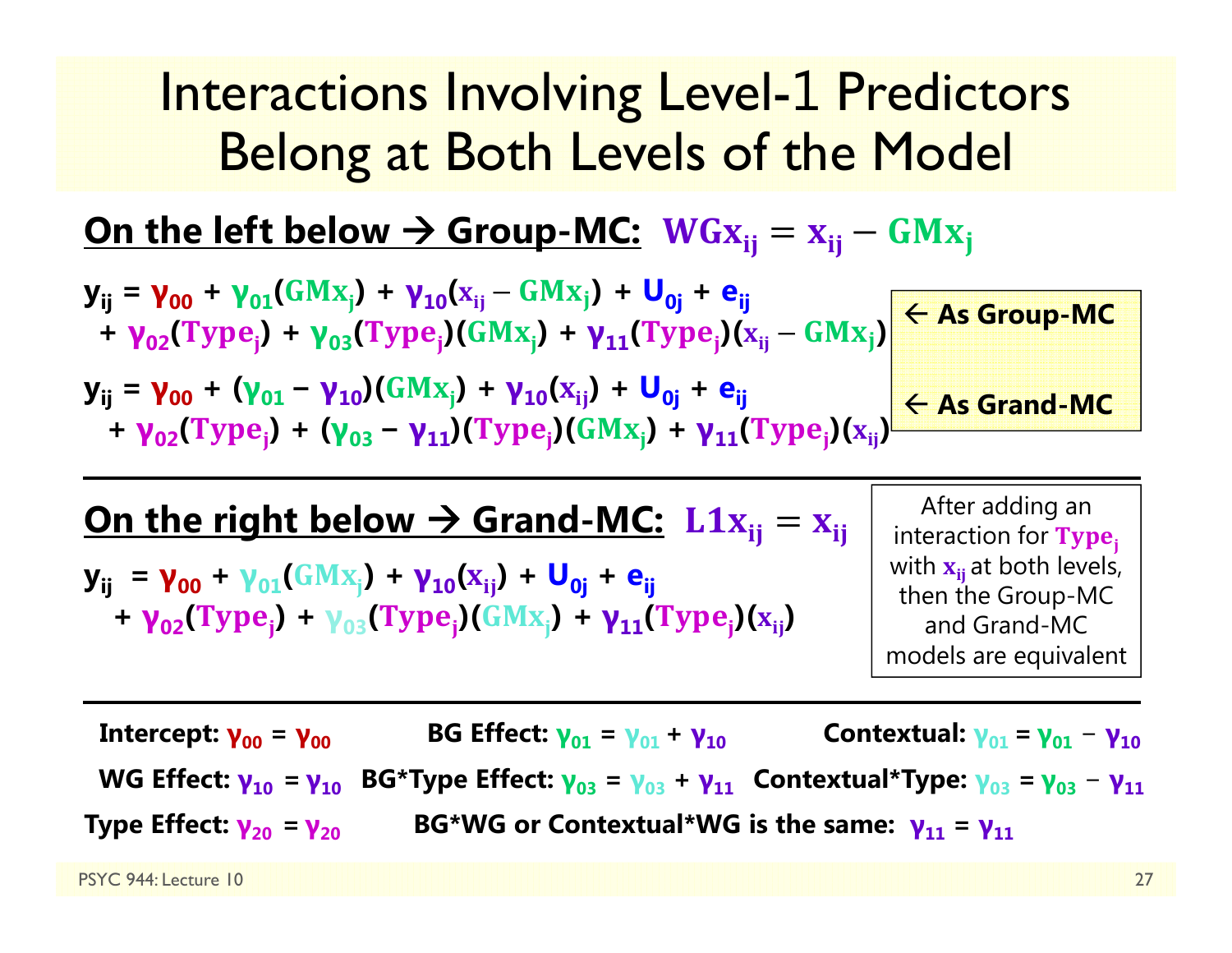### Intra-variable Interactions

- Still must consider interactions with both its BG and WG parts!
- •Example: Does the effect of employee motivation  $(x_{ii})$  on employee performance interact with business group mean motivation (GMx<sub>i</sub>)?
- • Group-Mean-Centering:
	- ܒܑܠ۵܅ ∗ ۵ܒܠۻ Does the WG motivation effect differ by group motivation?
	- $\blacktriangleright$  $GMx_i * GMx_i \rightarrow$  Does the BG motivation effect differ by group motivation?
		- Moderation of total group motivation effect (not controlling for individual motivation)
		- If forgotten, then  $GMx_i$  moderates the motivation effect only at level 1 (WG, not BG)
- Grand-Mean-Centering:
	- ►  $\;$  L1 $\mathbf{x_{ij}}$   $\ast$  GM $\mathbf{x_j}$   $\to$  Does the WG motivation effect differ by group motivation?
	- $\blacktriangleright$  $GMx_i * GMx_i \rightarrow$  Does the *contextual* motivation effect differ by group motiv.?
		- Г Moderation of incremental group motivation effect controlling for employee motivation (moderation of the boost in group performance from working with motivated people)
		- Г If forgotten, then although the level-1 main effect of motivation has been un-smushed via the main effect of  $\mathbf{GMx}_{\mathbf{j}}$ , the interaction of  $\mathbf{L1x}_{\mathbf{ij}} * \mathbf{GMx}_{\mathbf{j}}$  would still be smushed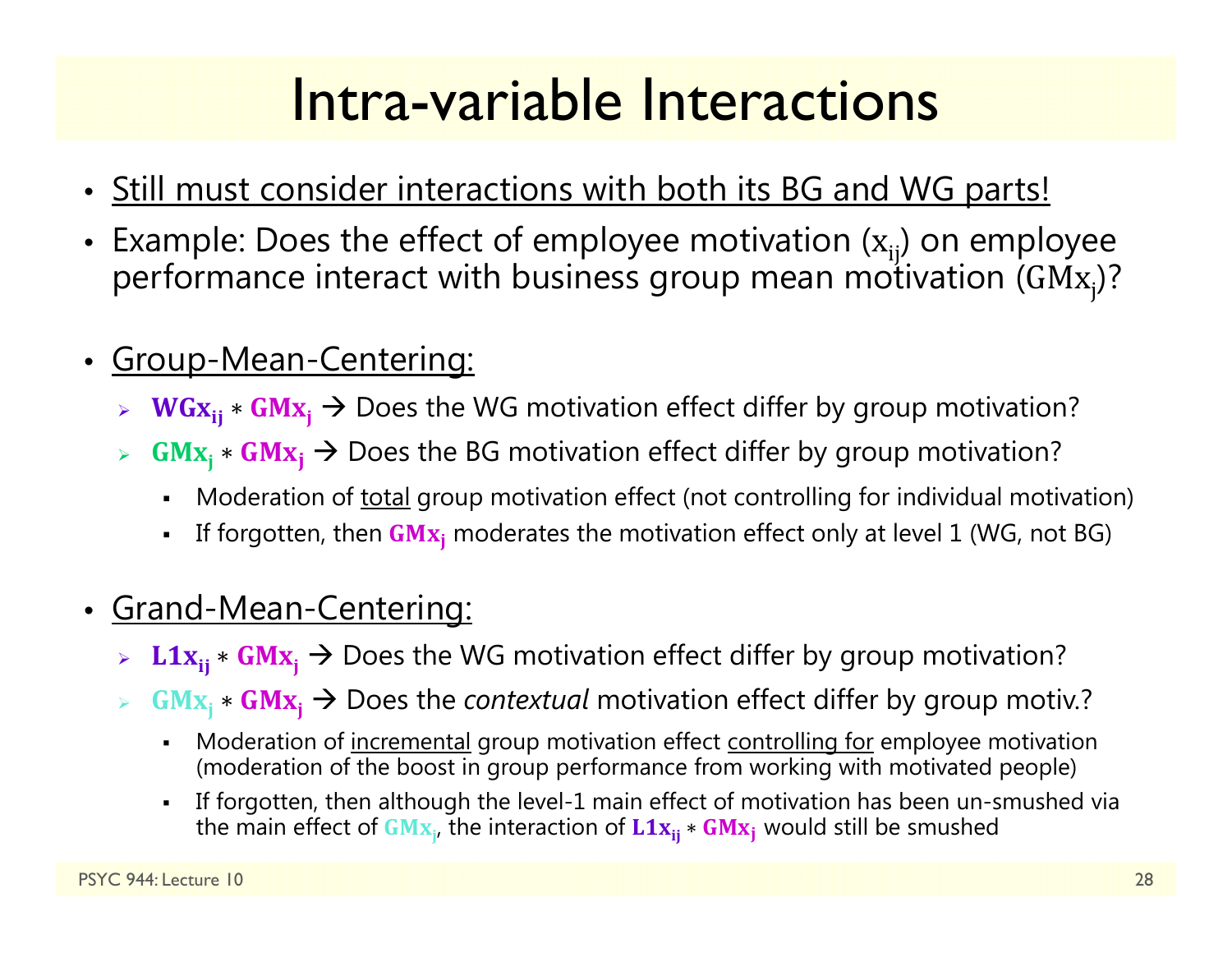### Intra-variable Interactions:

Example: Employee Motivation  $\left(\mathrm{x_{ij}}\right)$  by Business Mean Motivation  $\left(\mathrm{GMx_{j}}\right)$ 

**Group-MC:** 
$$
WGx_{ij} = x_{ij} - GMx_j
$$

\nLevel-1:  $y_{ij} = \beta_{0j} + \beta_{1j}(x_{ij} - GMx_j) + e_{ij}$ 

\nLevel-2:  $\beta_{0j} = \gamma_{00} + \gamma_{01}(GMx_j) + \gamma_{02}(GMx_j)(GMx_j) + U_{0j}$ 

\n $\beta_{1j} = \gamma_{10} + \gamma_{11}(GMx_j)$ 

 ${\bf Composite:}$   ${\bf y_{ij}} = {\bf \gamma_{00}} + {\bf \gamma_{01}} ( {GMx_{j}} ) + {\bf \gamma_{10}} ( x_{ij} - {GMx_{j}} ) + {\bf U_{0j}} + {\bf e_{ij}}$ **+ γ**<sub>02</sub>(GMx<sub>j</sub>)(GMx<sub>j</sub>) + **γ**<sub>11</sub>(GMx<sub>j</sub>)(x<sub>ij</sub> – GMx<sub>j</sub>)

### ܒܑܠۺ **:MC-Grand** ൌ ܒܑܠ

Level-1: 
$$
y_{ij} = \beta_{0j} + \beta_{1j}(x_{ij}) + e_{ij}
$$

\nLevel-2: 
$$
\beta_{0j} = \gamma_{00} + \gamma_{01}(GMx_j) + \gamma_{02}(GMx_j)(GMx_j) + U_{0j}
$$

\n
$$
\beta_{1j} = \gamma_{10} + \gamma_{11}(GMx_j)
$$

**Composite:** 
$$
y_{ij} = \gamma_{00} + \gamma_{01}(GMx_j) + \gamma_{10}(x_{ij}) + U_{0j} + e_{ij}
$$
  
+  $\gamma_{02}(GMx_j)(GMx_j) + \gamma_{11}(GMx_j)(x_{ij})$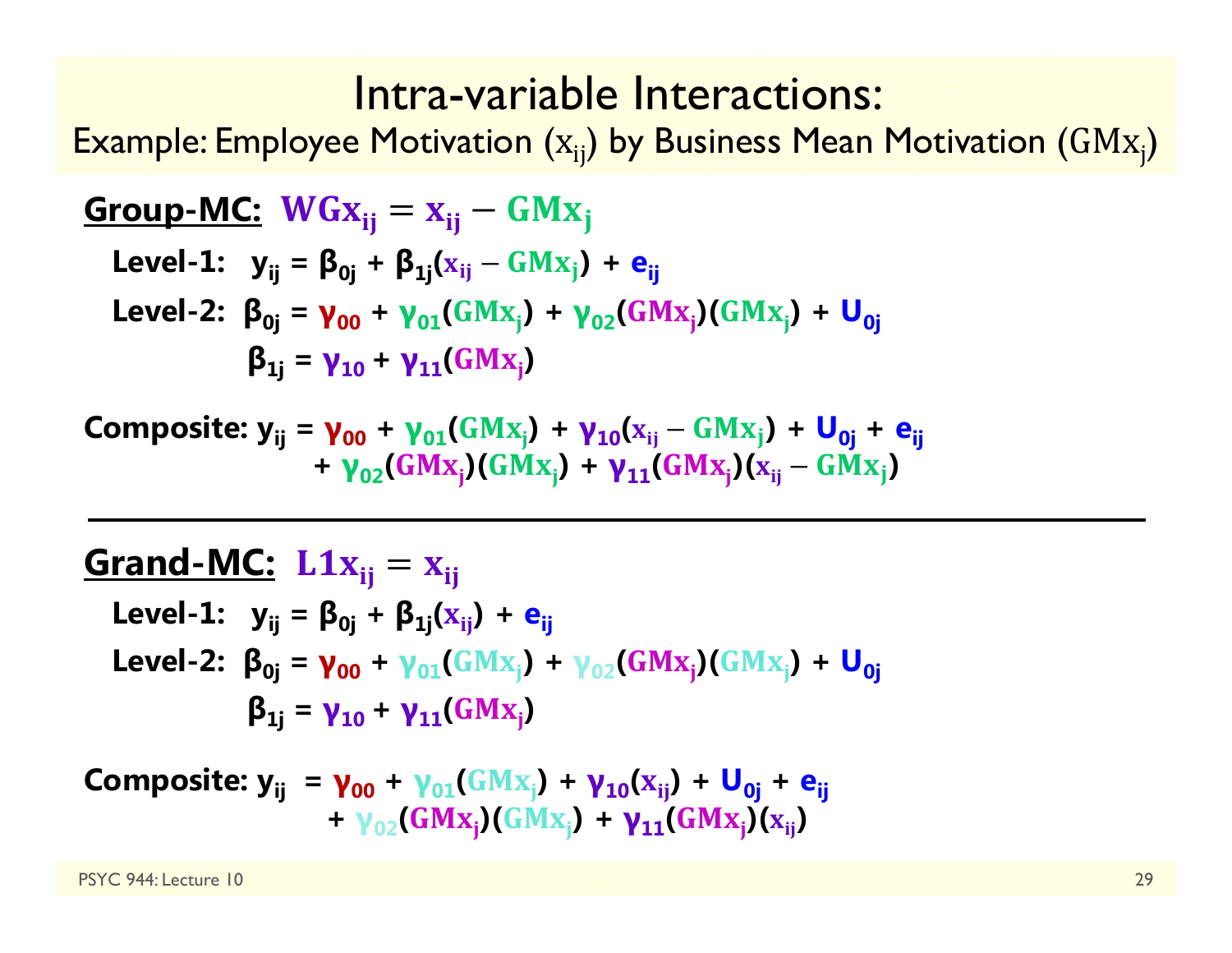### Intra-variable Interactions:

Example: Employee Motivation  $\left(\mathrm{x_{ij}}\right)$  by Business Mean Motivation  $\left(\mathrm{GMx_{j}}\right)$ 

#### **On the left below**  <u>→ Group-MC:</u> WGx<sub>ij</sub> = x<sub>ij</sub> – GMx<sub>j</sub>

- **y**<sub>ij</sub> = **γ**<sub>00</sub> + **γ**<sub>01</sub>(GMx<sub>j</sub>) + **γ**<sub>10</sub>(x<sub>ij</sub> GMx<sub>j</sub>) + U<sub>0j</sub> + e<sub>ij</sub> **+ γ**<sub>02</sub>(GMx<sub>j</sub>)(GMx<sub>j</sub>) + **γ**<sub>11</sub>(GMx<sub>j</sub>)(x<sub>ij</sub> – GMx<sub>j</sub>)
- **y**<sub>ij</sub> = **γ**<sub>00</sub> + (**γ**<sub>01</sub> − **γ**<sub>10</sub>)(GMx<sub>j</sub>) + **γ**<sub>10</sub>(x<sub>ij</sub>) + U<sub>0j</sub> + e<sub>ij</sub> + (**γ**<sub>02</sub> – **γ**<sub>11</sub>)(GMx<sub>j</sub>)(GMx<sub>j</sub>) + **γ**<sub>11</sub>(GMx<sub>j</sub>)(x<sub>ij</sub>)

 **As Group-MC As Grand-MC**

### On the right below → Grand-MC: 【1x<sub>ij</sub> = x<sub>ij</sub>

 ${\bf y_{ij}}$  =  ${\bf y_{00}}$  +  ${\bf y_{01}}$ (GMx<sub>i</sub>) +  ${\bf y_{10}}$ (x<sub>ij</sub>) +  ${\bf U_{0j}}$  +  ${\bf e_{ij}}$ **+ γ**<sub>02</sub>(GMx<sub>j</sub>)(GMx<sub>j</sub>) + **γ**<sub>11</sub>(GMx<sub>j</sub>)(x<sub>ij</sub>)

After adding an interaction for  $Type_i$ with  $\mathbf{x_{ij}}$ at both levels, then the Group-MC and Grand-MC models are equivalent

**Intercept: γ00 <sup>=</sup> γ00 BG Effect: γ01 = γ01 + γ10c** Contextual:  $γ_{01} = γ_{01}$ **− γ10 WG Effect: γ10 = γ10 BG 2 Effect: γ02 <sup>=</sup> γ02 + γ**<sub>11</sub> **Contextual<sup>2</sup>: <b>γ**<sub>02</sub> = **γ**<sub>02</sub> - **γ**<sub>11</sub> **BG\*WG or Contextual\*WG is the same: γ11 <sup>=</sup> γ11**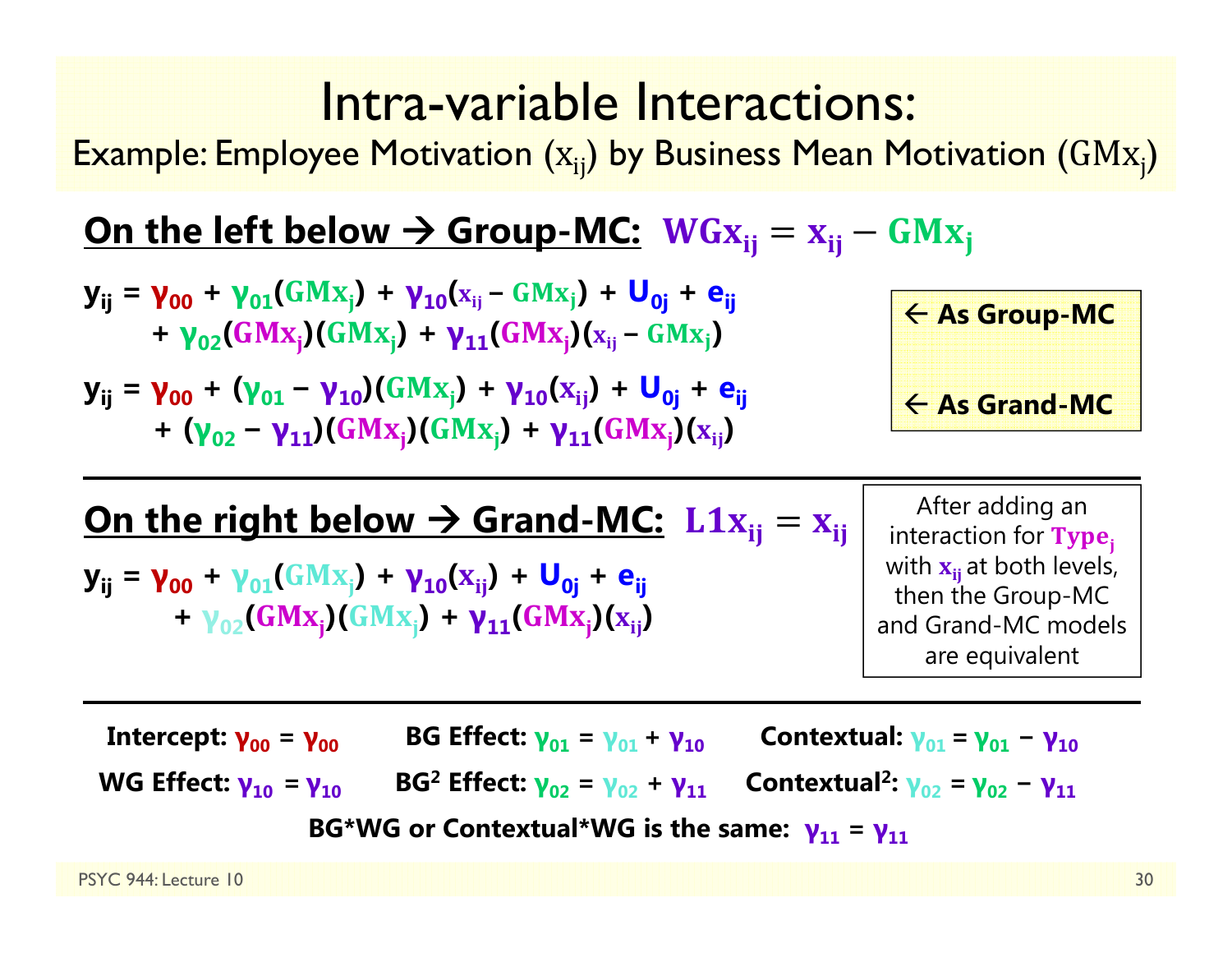| When Group-MC $\neq$ Grand-MC:                                                                                                   |                                              |                                                                       |
|----------------------------------------------------------------------------------------------------------------------------------|----------------------------------------------|-----------------------------------------------------------------------|
| Random Effects of Level-1 Predictors                                                                                             |                                              |                                                                       |
| Group-MC:                                                                                                                        | $WGx_{ij} = x_{ij} - GMx_j$                  |                                                                       |
| Level-1: $y_{ij} = \beta_{0j} + \beta_{1j}(x_{ij} - GMx_j) + e_{ij}$                                                             | Variance due to $GMx_j$                      |                                                                       |
| Level-2: $\beta_{0j} = \gamma_{00} + \gamma_{01}(GMx_j) + U_{0j}$                                                                | Variance of the random slope in $Group-MC$ . |                                                                       |
| $\beta_{1j} = \gamma_{10} + U_{1j}$                                                                                              | Vnorm                                        |                                                                       |
| $\rightarrow y_{ij} = \gamma_{00} + \gamma_{01}(GMx_j) + \gamma_{10}(x_{ij} - GMx_j) + U_{0j} + U_{1j}(x_{ij} - GMx_j) + e_{ij}$ |                                              |                                                                       |
| Grand-MC:                                                                                                                        | L1x <sub>ij</sub> = x <sub>ij</sub>          | Variance due to $GMx_j$ is still part of the random slope in $Grad$ . |
| Level-1: $y_{ij} = \beta_{0j} + \beta_{1j}(x_{ij}) + e_{ij}$                                                                     | Vspace in $Grad$ .                           |                                                                       |
| Level-2: $\beta_{0j} = \gamma_{00} + \gamma_{01}(GMx_j) + U_{0j}$                                                                | where models cannot be made equivalent.      |                                                                       |
| $\beta_{1j} = \gamma_{10} + U_{1j}$                                                                                              | where $\gamma_{0j} = \gamma_{0j} + U_{1j}$   |                                                                       |
| $\rightarrow y_{ij} = \gamma_{00} + \gamma_{01}(GMx_j) + \gamma_{10}(x_{ij}) + U_{0j} + U_{1j}(x_{ij}) + e_{ij}$                 |                                              |                                                                       |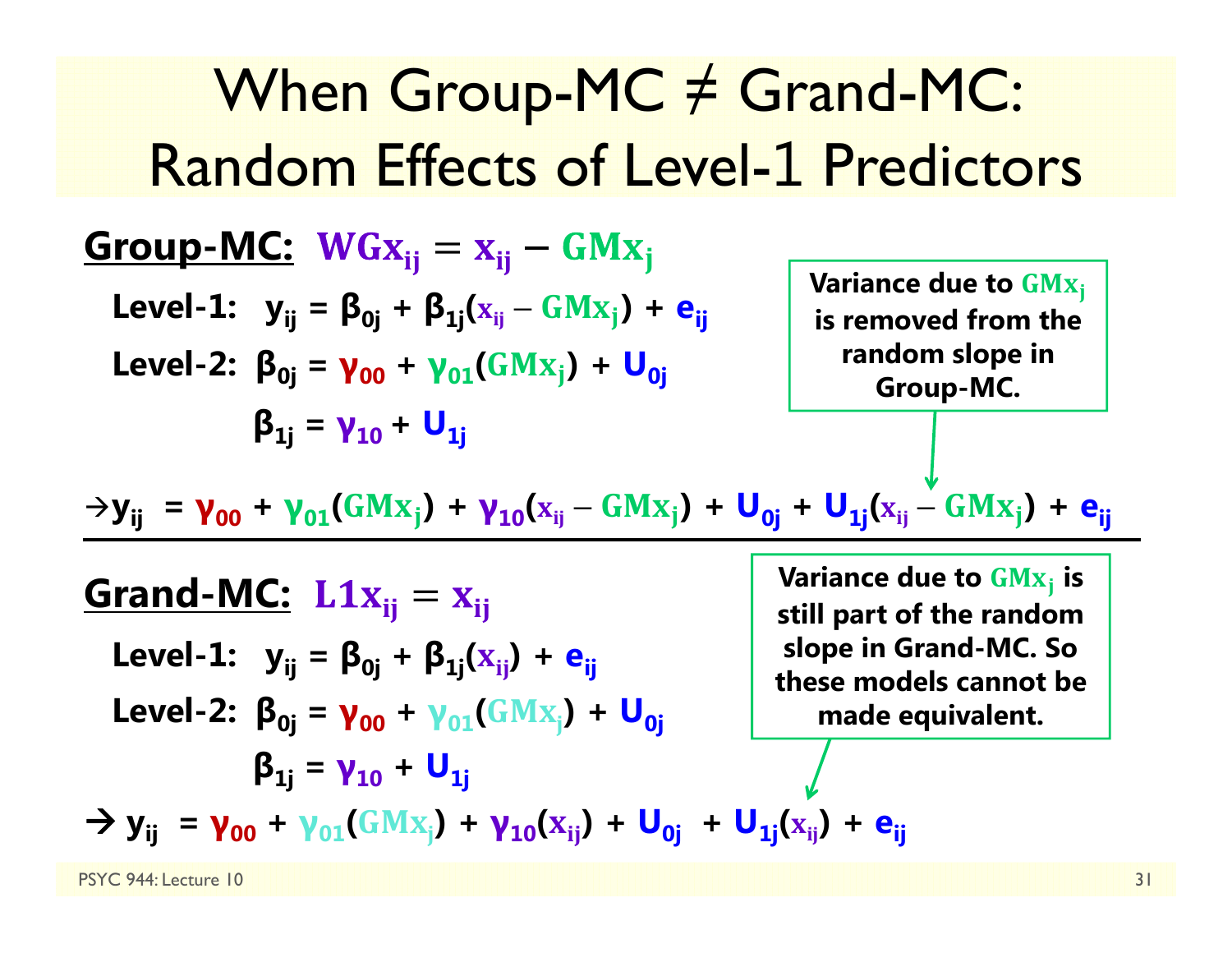### Random Effects of Level-1 Predictors

- **Random intercepts** mean different things under each model:
	- > Croup-MC → Group differences at WGx<sub>ij</sub> =0 (that every group has)
	- > Crand-MC → Group differences at L1x<sub>ij</sub>=0 (that not every group will have)
- **Differential shrinkage of the random intercepts** results from differential reliability of the intercept data across models:
	- $\triangleright$  Group-MC  $\rightarrow$  Won't affect shrinkage of slopes unless highly correlated
	- $\triangleright$  Grand-MC  $\rightarrow$  Will affect shrinkage of slopes due to forced extrapolation
- As a result, the **random slope variance may be smaller** under Grand-MC than under Group-MC
	- $\triangleright$  Problem worsens with greater ICC of level-1 predictor (more extrapolation)
	- Anecdotal example was presented in Raudenbush & Bryk (2002; chapter 5)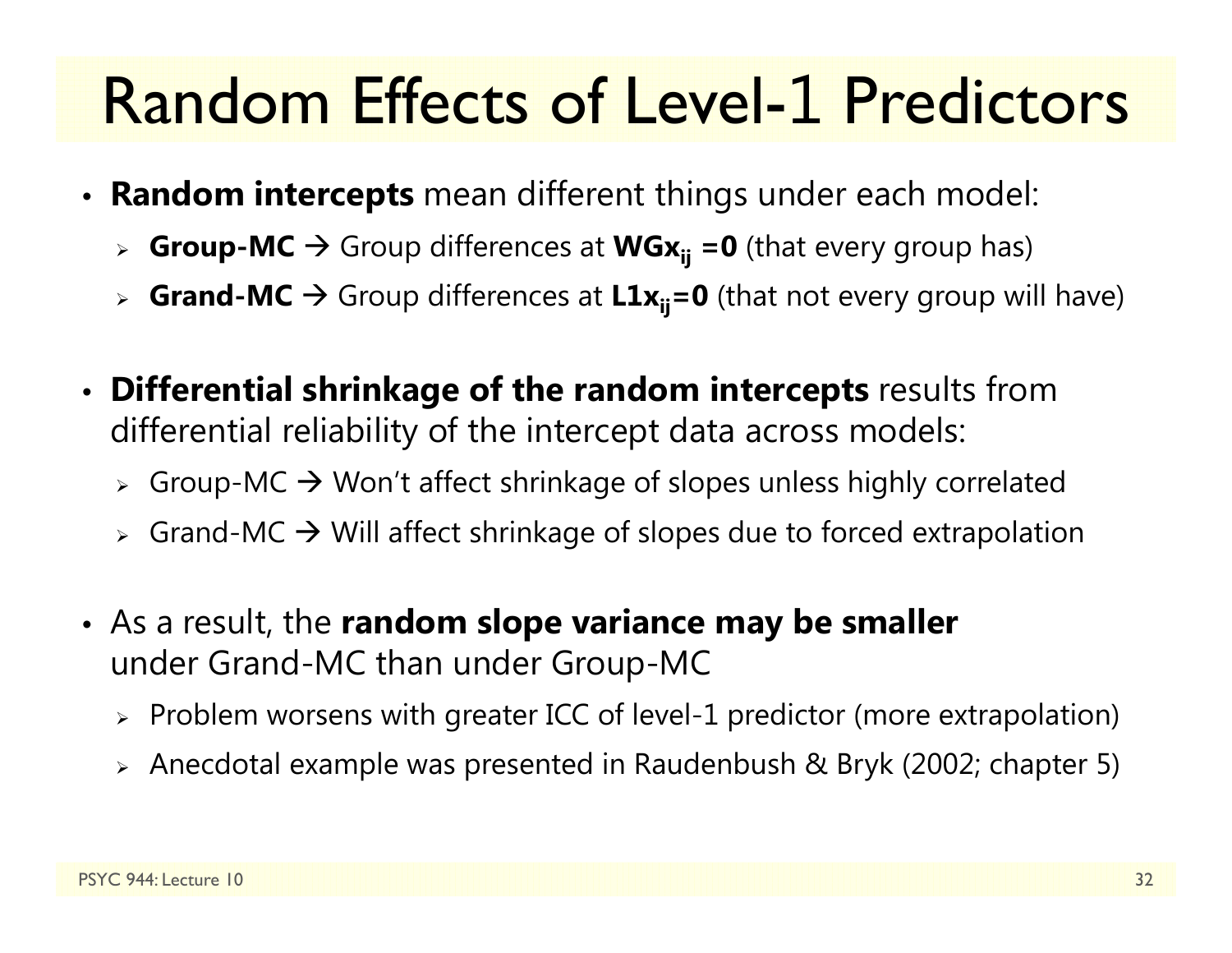### Bias in Random Slope Variance

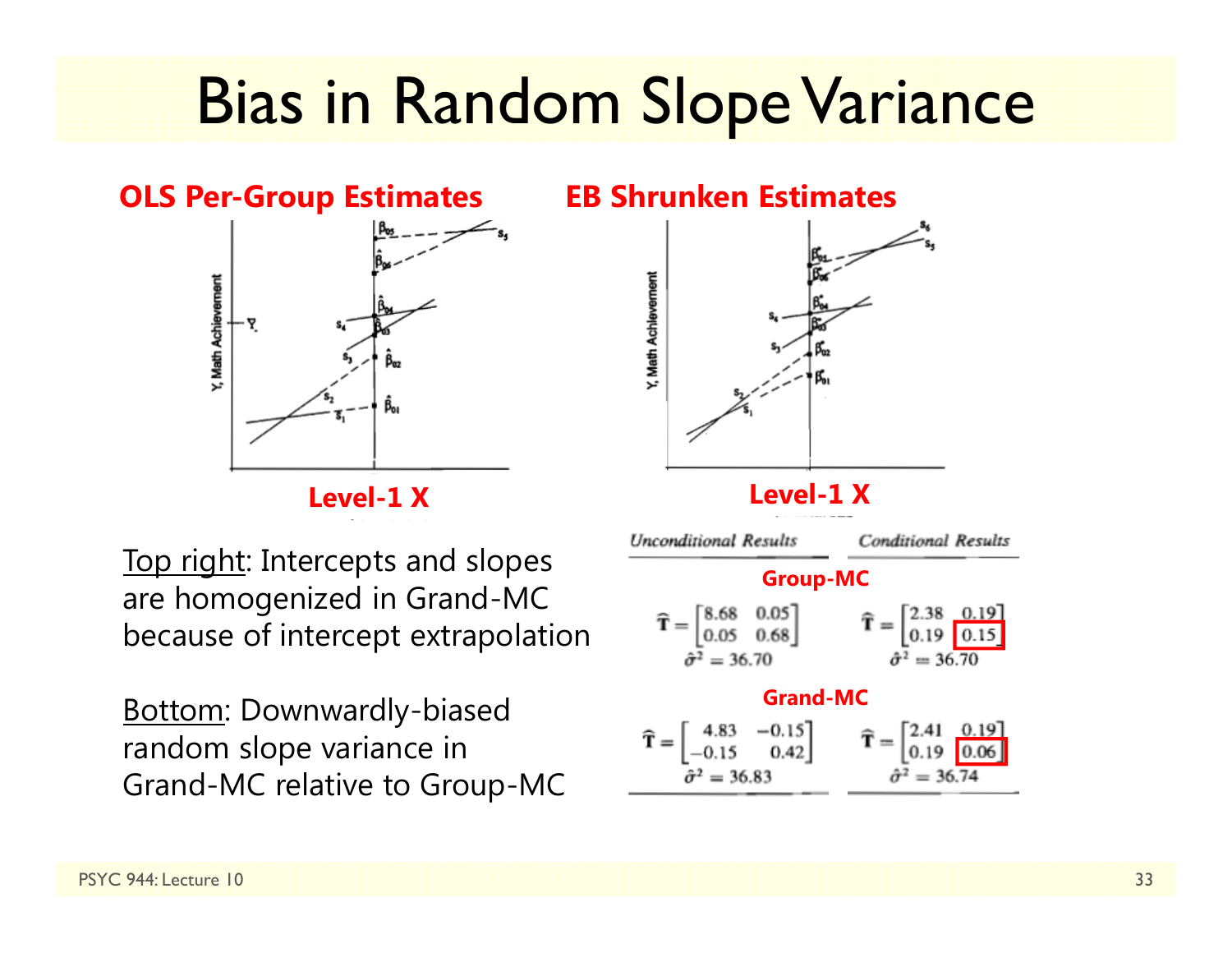## MLM for Clustered Data: Summary

- Models now come in only two kinds: "empty" and "conditional"
	- $\triangleright\;$  The lack of a comparable dimension to "time" simplifies things greatly!
- L2 = Between-Group, L1 = Within-Group (between-person)
	- $\triangleright$  Level-2 predictors are group variables: can have fixed or systematically varying effects (but not random effects in two-level models)
	- $\triangleright$  Level-1 predictors are person variables: can have fixed, random, or systematically varying effects
- • No smushing main effects or interactions of level-1 predictors:
	- Group-MC at Level 1: Get L1=WG and L2=BG effects directly
	- Grand-MC at Level 1: Get L1=WG and L2=contextual effects directly
		- As long as some representation of the L1 effect is included in L2; otherwise, the L1 effect (and any interactions thereof) will be smushed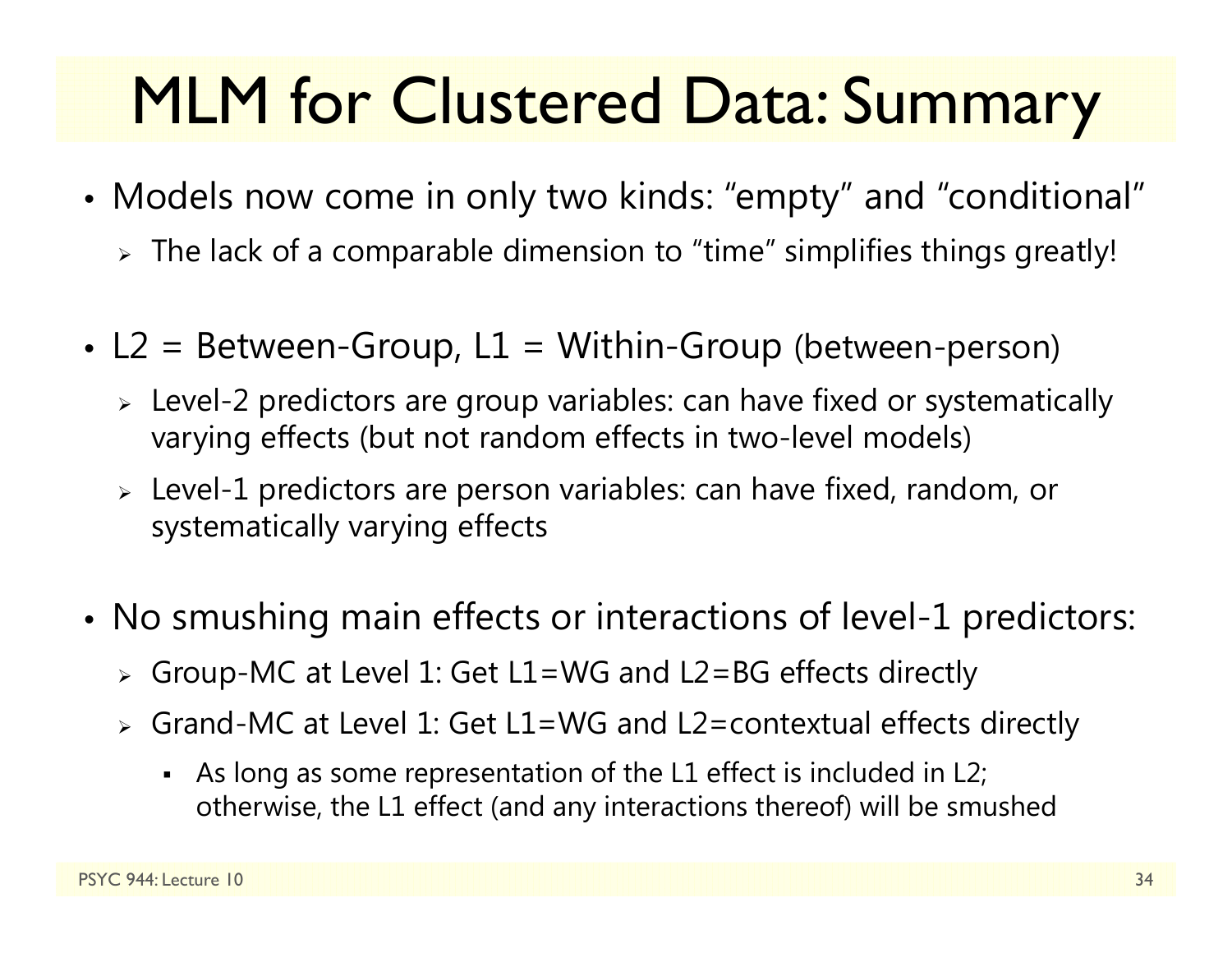# More Complex Multilevel Designs

- Multilevel models are specified based on the relevant dimensions by which<br>observations differ each other, and how the units are organized
- Two-level models have at least two piles of variance, in which level-1 units are nested within level-2 units:
	- $\triangleright$  Longitudinal Data: Time nested within Persons
	- $\triangleright$  Students nested within Teachers
- Three-level models have at least three piles of variance, in which level-2 units are nested within level-3 units:
	- $\triangleright$  Time nested within Persons within Families
	- $\triangleright$  Student nested within Teachers within Schools
- In other designs, multiple sources of systematic variation may be present,<br>but the sampling may be crossed instead…
	- $\triangleright$  Same idea as crossed random effects (i.e., as for persons and items), but these are known as "cross-classified" models in the clustered data world
	- $\triangleright$  Here are a few examples on when this might happen...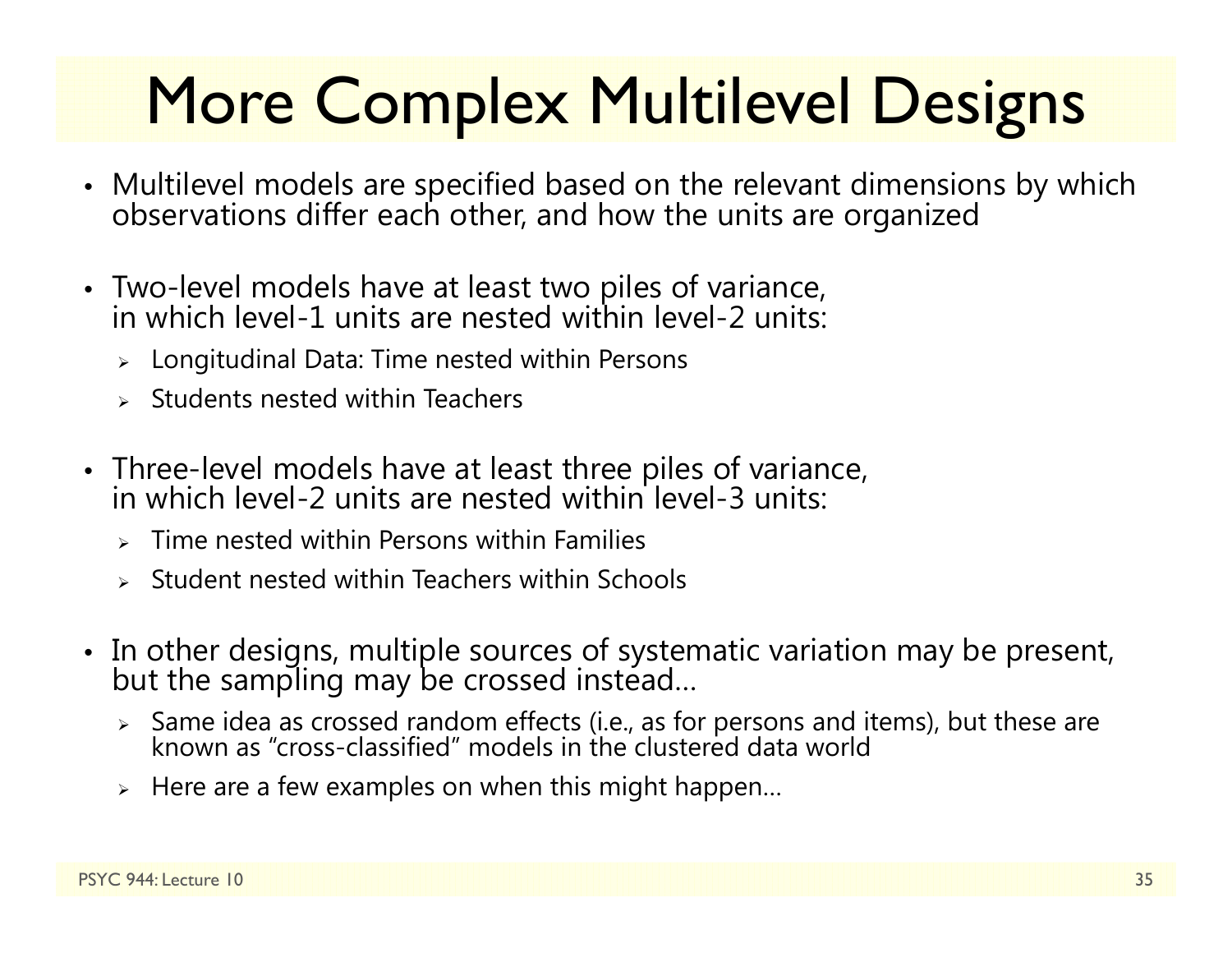## Kids, Schools, and Neighborhoods

- Kids are nested within schools AND within neighborhoods
- • Not all kids from same neighborhood live in same school, so schools and neighborhoods are crossed at level 2
- •Can include predictors for each source of variation

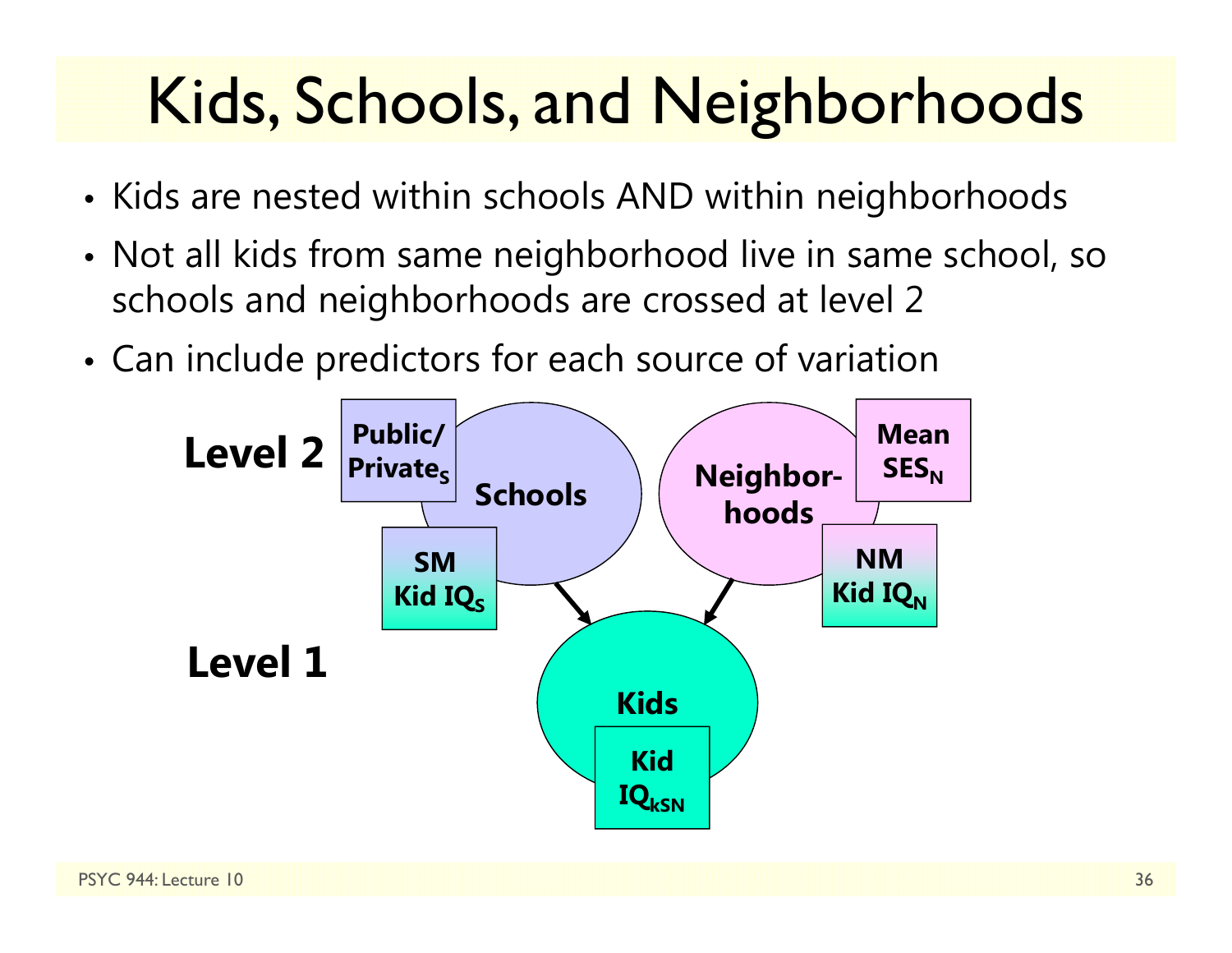### Kids, Schools, and Neighborhoods

ykSN <sup>=</sup> **γ000** *fixed intercept (all x's = 0)* + **γ010**(Private S) + **γ020**(SMIQ S) *school effects* + **γ001**(SES N) + **γ002**(NMIQ N) *neighborhood effects* + **γ<sub>100</sub>**(KidIQ<sub>kSN</sub>) **→ kid effects** + **U0S0** $\rightarrow$  random effect of school +  $\bf{U}_{00N}$  $\rightarrow$  random effect of neighborhood + **ekSN** $\rightarrow$  residual kid-to-kid variation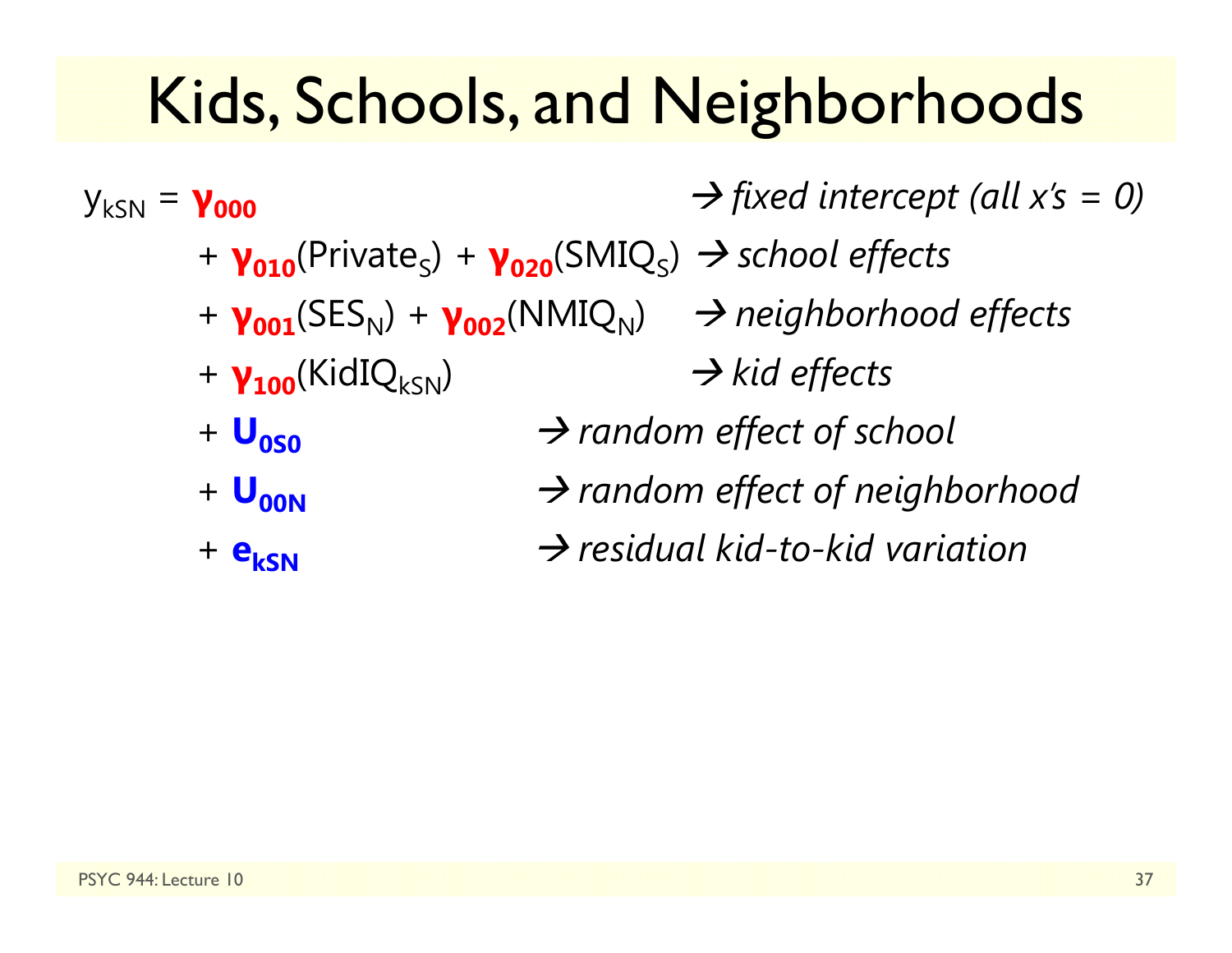## Time, Kids, and Classrooms

- Kids are nested within classroom at each occasion…
- But kids move into different classrooms across time…
	- $\triangleright$  So Time is nested within Kid, Kid is crossed with Classroom
- • How to model a time-varying random classroom effect?
	- $\triangleright$  This is the basis of so-called "value-added models"
- (At least) Two options:
	- $\triangleright$  Temporary classroom effect: Random effect for classroom that operates only at the point when the kid is in that classroom
		- e.g., Classroom effect  $\leftarrow$  teacher bias
		- Once out of classroom, effect is no longer present
	- Cumulative classroom effect: Random effect for classroom that operates at the point when the kid is in that classroom forwards
		- n • e.g., Classroom effect  $\Leftarrow$  differential learning
		- n Effect stays with the kid in the future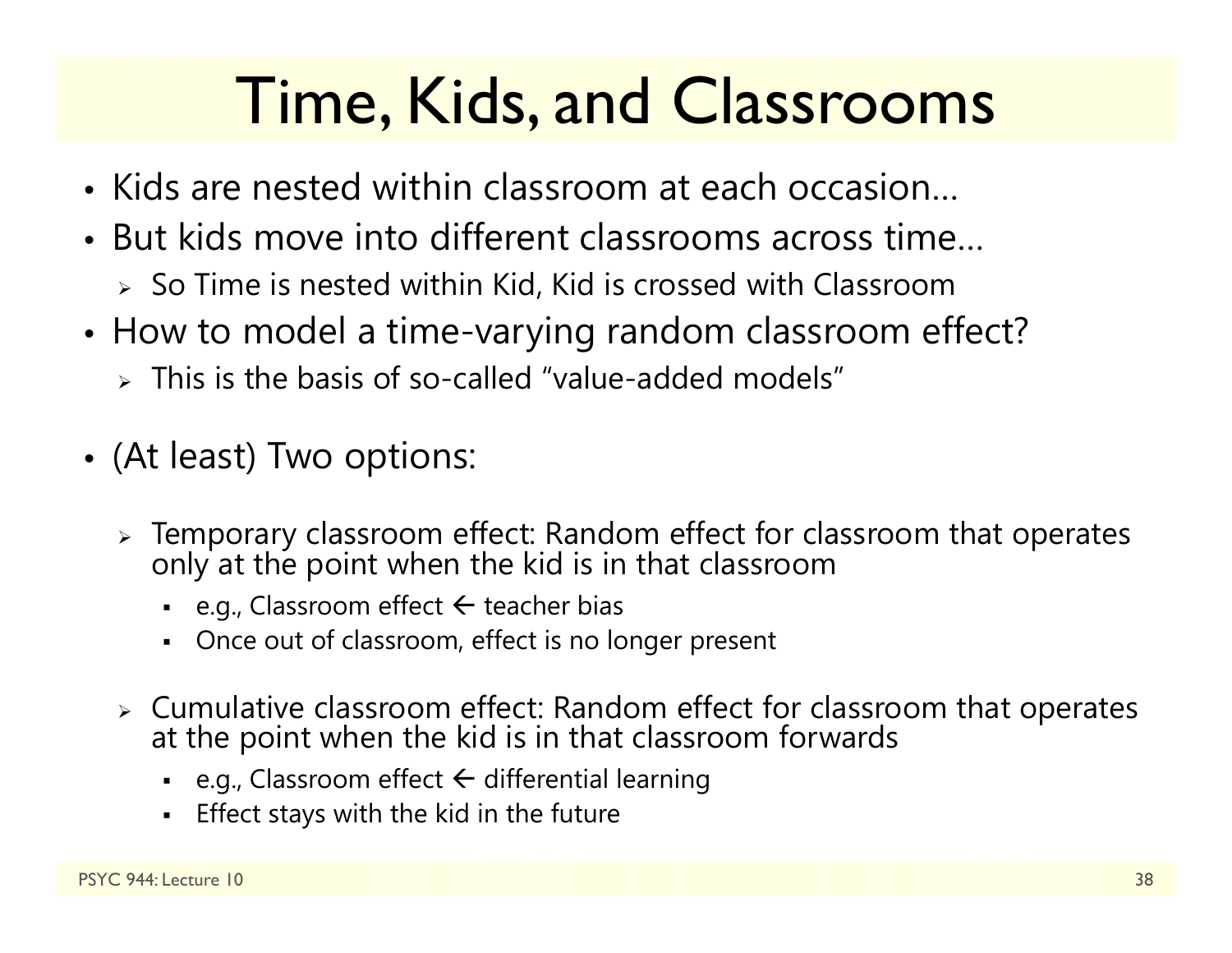## More on Cross-Classified Models

- • In crossed models, lower-level predictors can have random slopes of over higher levels AND random slopes of the other crossed factor at the same level
	- Example: Kids, Schools, and Neighborhoods (data permitting)
		- Kid effects could vary over schools AND/OR neighborhoods
		- School effects could vary over neighborhoods (both level 2)
		- Neighborhood effects could vary over schools (both level 2)
- • Concerns about smushing still apply over both level-2's
	- $\triangleright$  Separate contextual effects of kid predictors for schools and neighborhoods (e.g., after controlling for how smart you are, it matters incrementally whether you go to a smart school AND if you live in a neighborhood with smart kids)